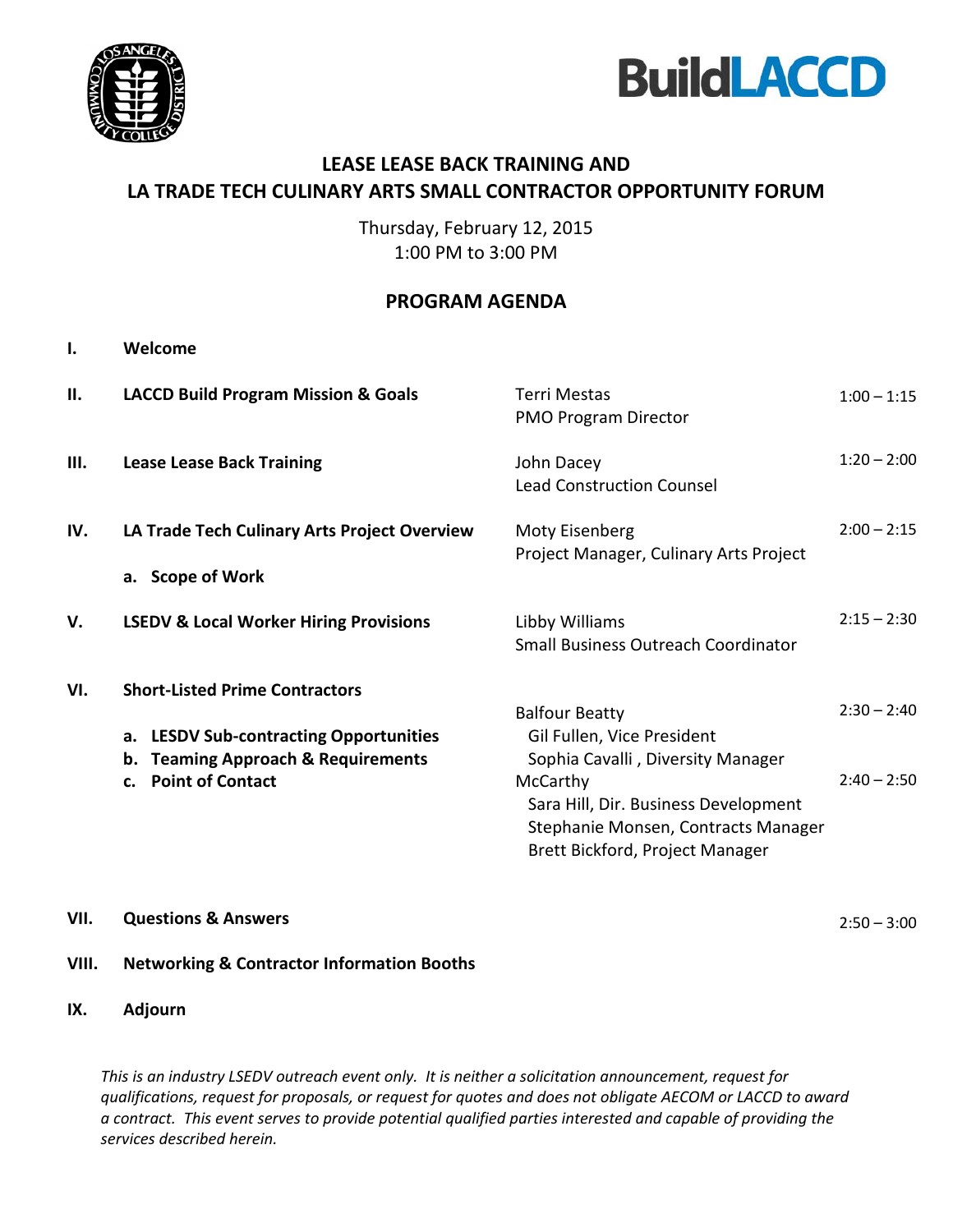### **Los Angeles Community College District PROGRAM MANAGEMENT SERVICES**

#### **Lease Lease-Back Training and LA Trade Tech College Culinary Arts Project Small Contractor Opportunity Forum**

February 12, 2015

*This is an industry LSEDV outreach event only. It is neither a solicitation announcement, request for* qualifications, request for proposals, or request for quotes and does not obligate AECOM or LACCD to award *a contract. This event serves to provide potential qualified parties interested and capable of providing the services described herein.*





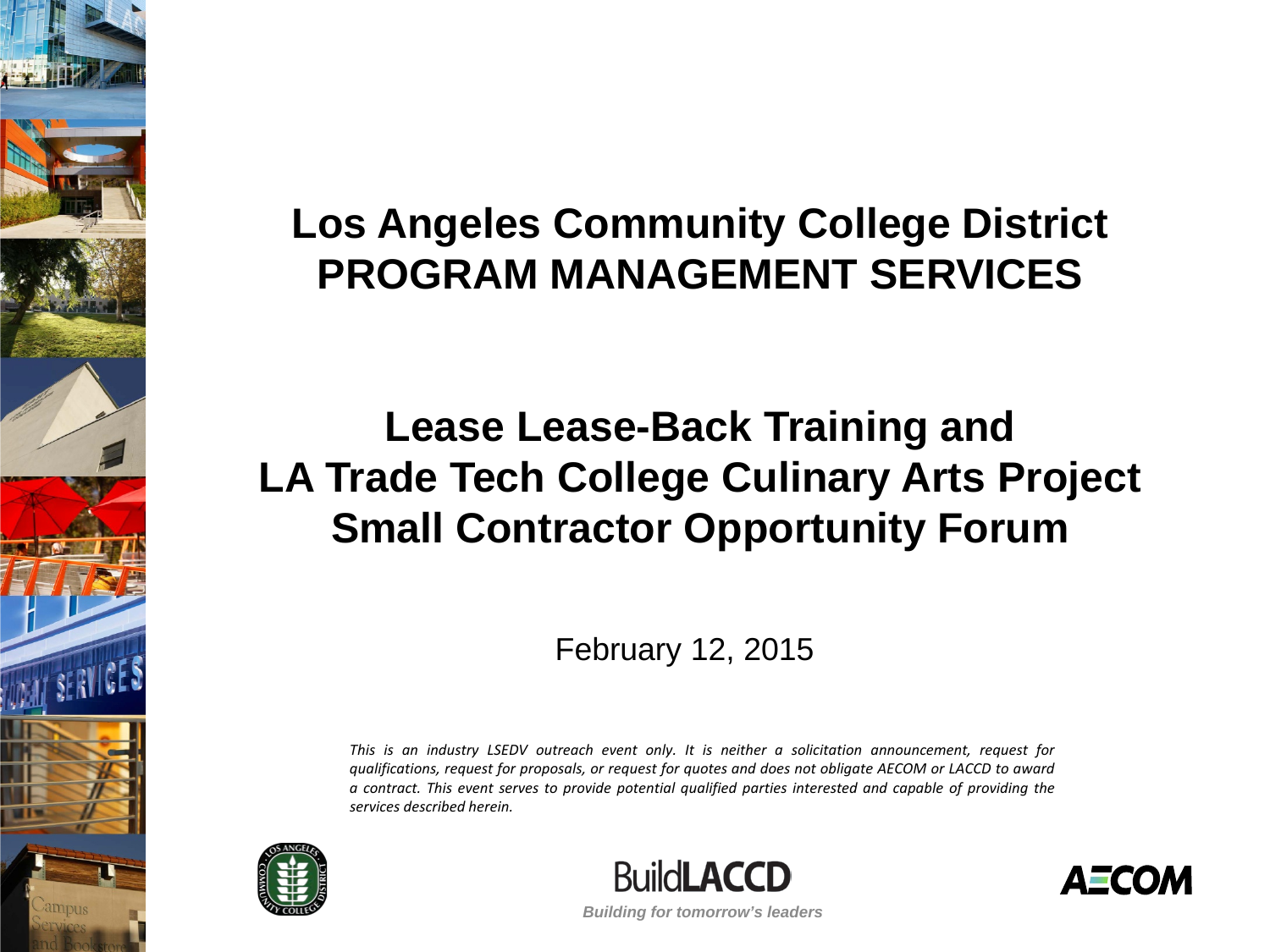





**WALL SERVICES** 

ampus



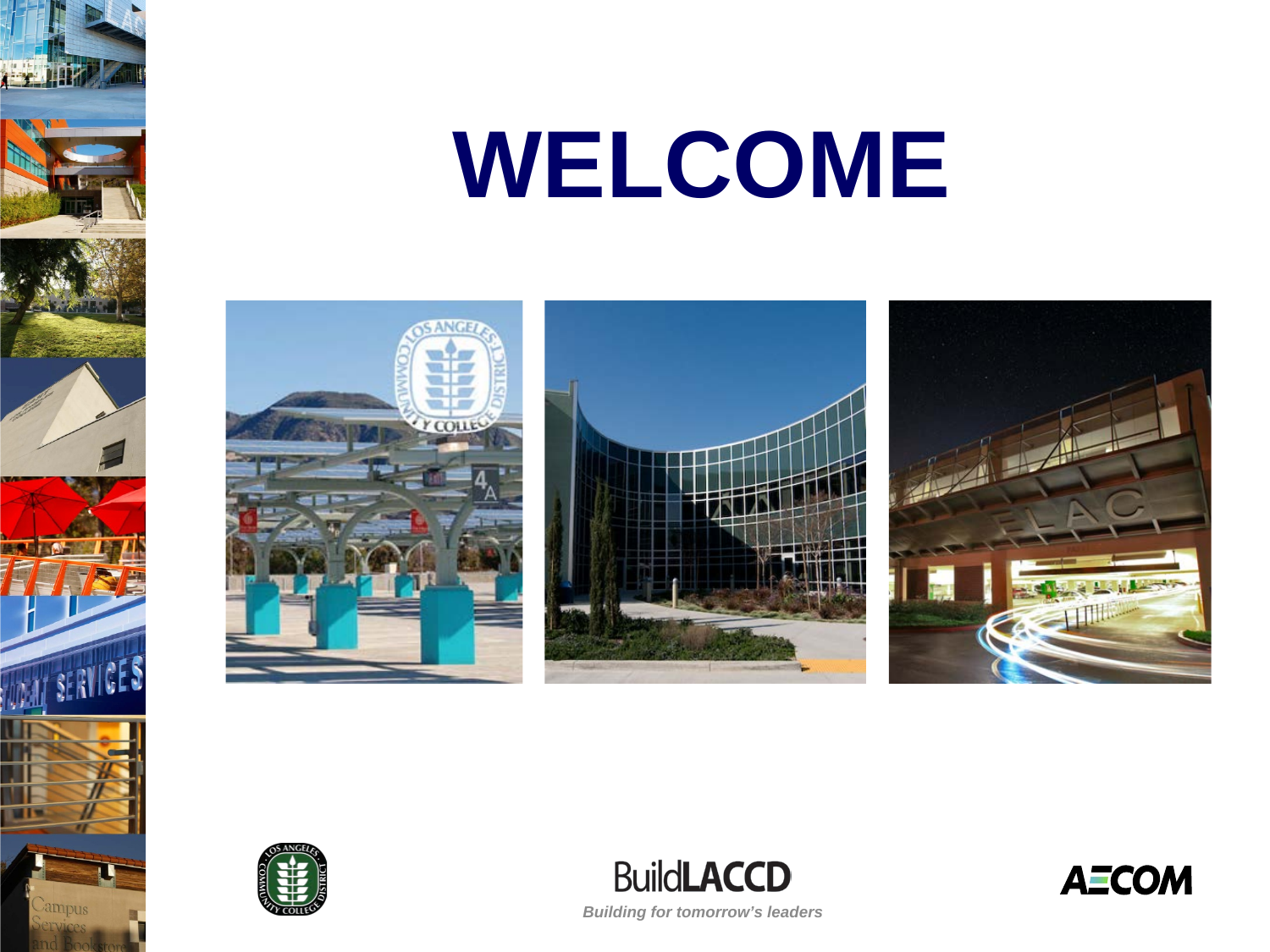

### **AGENDA**

- LACCD Overview & Build Program Goals
- Lease Lease-Back Training
- Arts and Culinary Arts Project Overview
- LSEDV and Local Worker Hiring Provisions
- Short-Listed Prime Contractors Presentations
- Q & A
- **Networking**





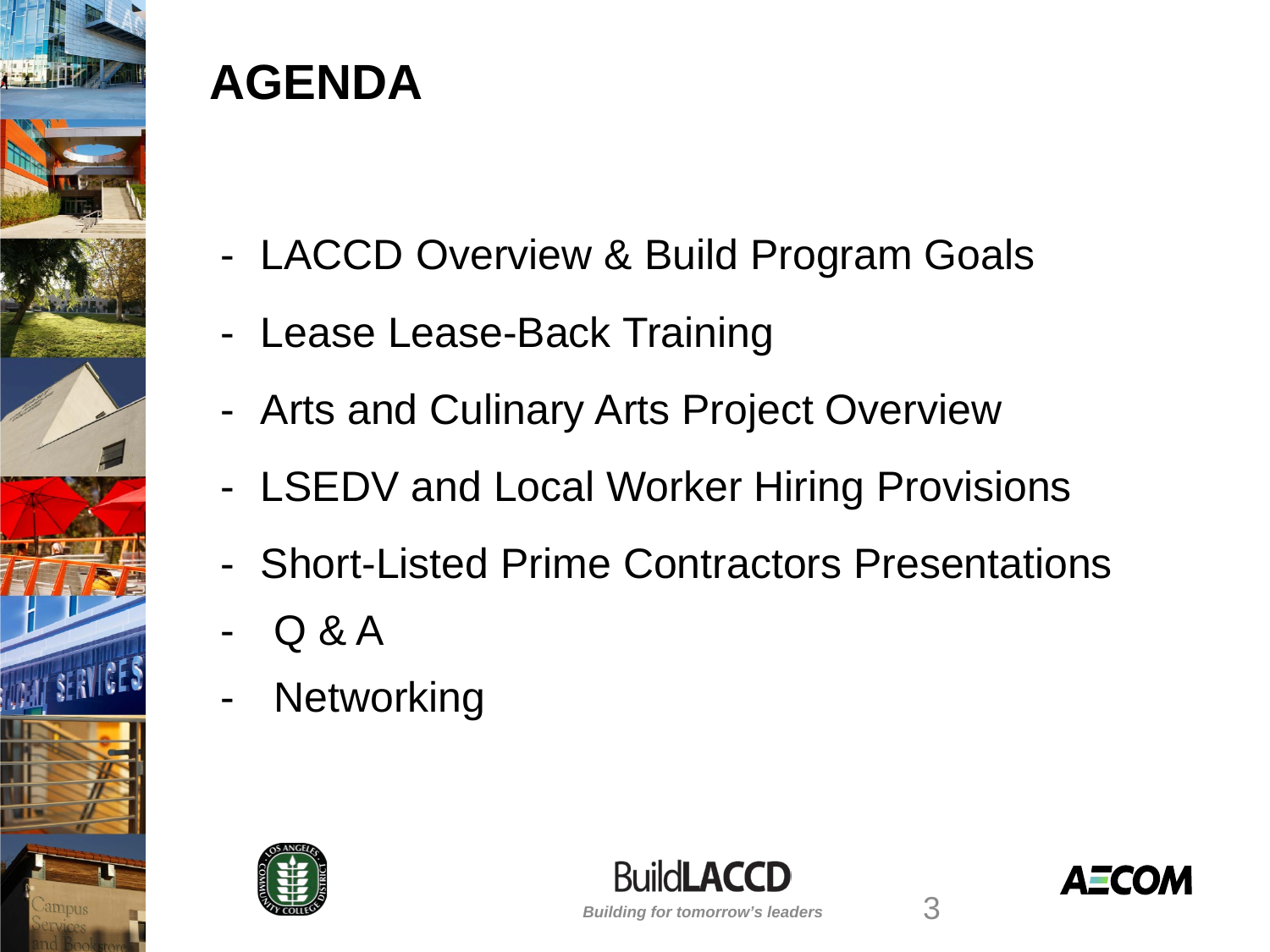

# **LACCD OVERVIEW**

- Established in 1969
- Governed by seven member Board of Trustees
- Nation's largest community college district
- Encompasses 36 cities within 882 square miles
- Nine college campuses and two satellite campuses serving more than 149,000 students
- Build Program Managed by Program Management Office (PMO)





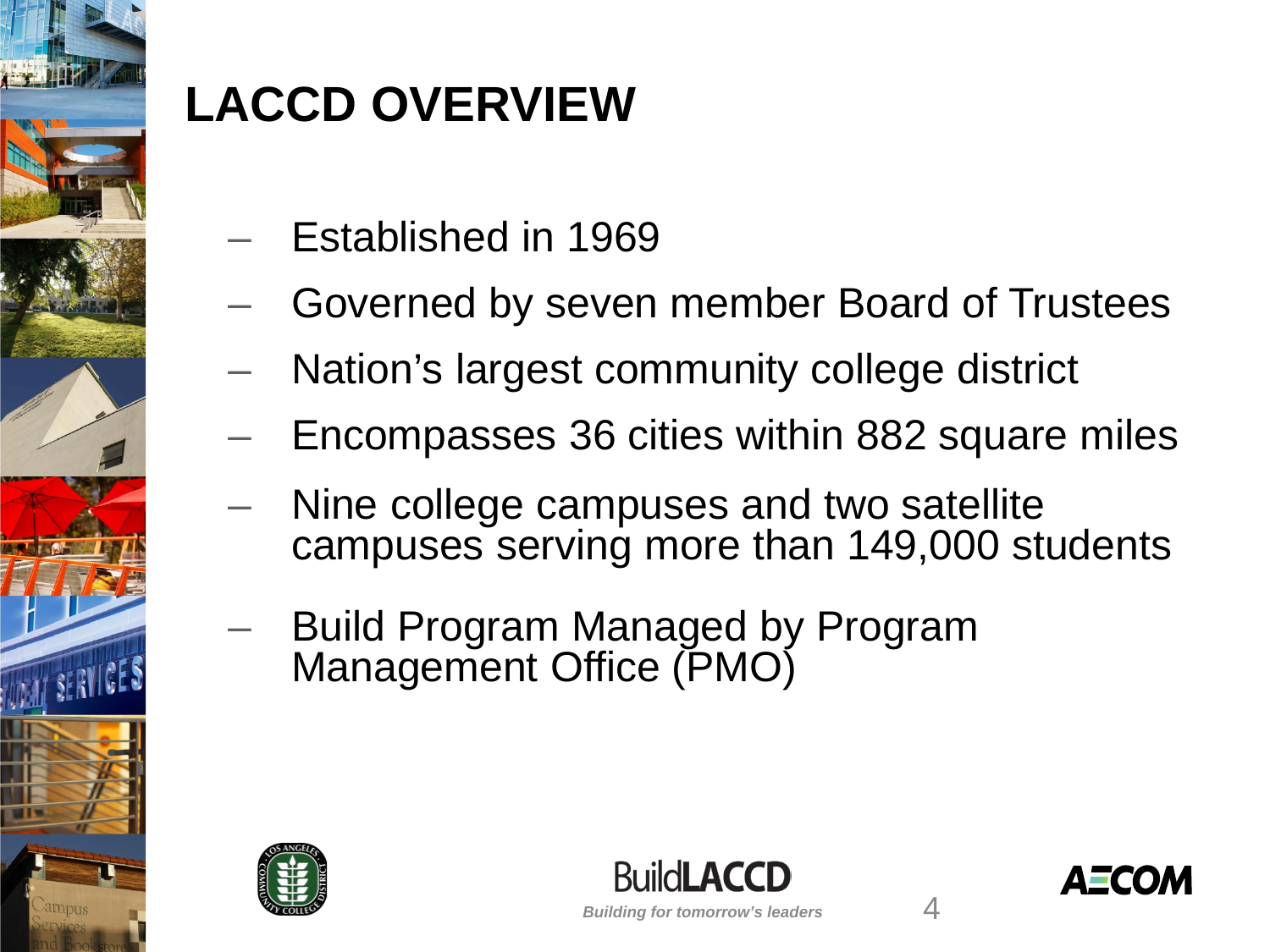

# **LACCD OVERVIEW-COLLEGE CAMPUSES**

- Los Angeles City College
- East Los Angeles College
- Los Angeles Harbor College
- **Los Angeles Mission College**
- Pierce College
- **Example 2 Southwest College**
- **Los Angeles Trade Technical College**
- **Los Angeles Valley College**
- West Los Angeles College

#### **SATTELITE CAMPUS CENTERS**

- **South Gate Educational Center (South Gate)**
- Van De Kamp Innovation Center (Los Angeles)







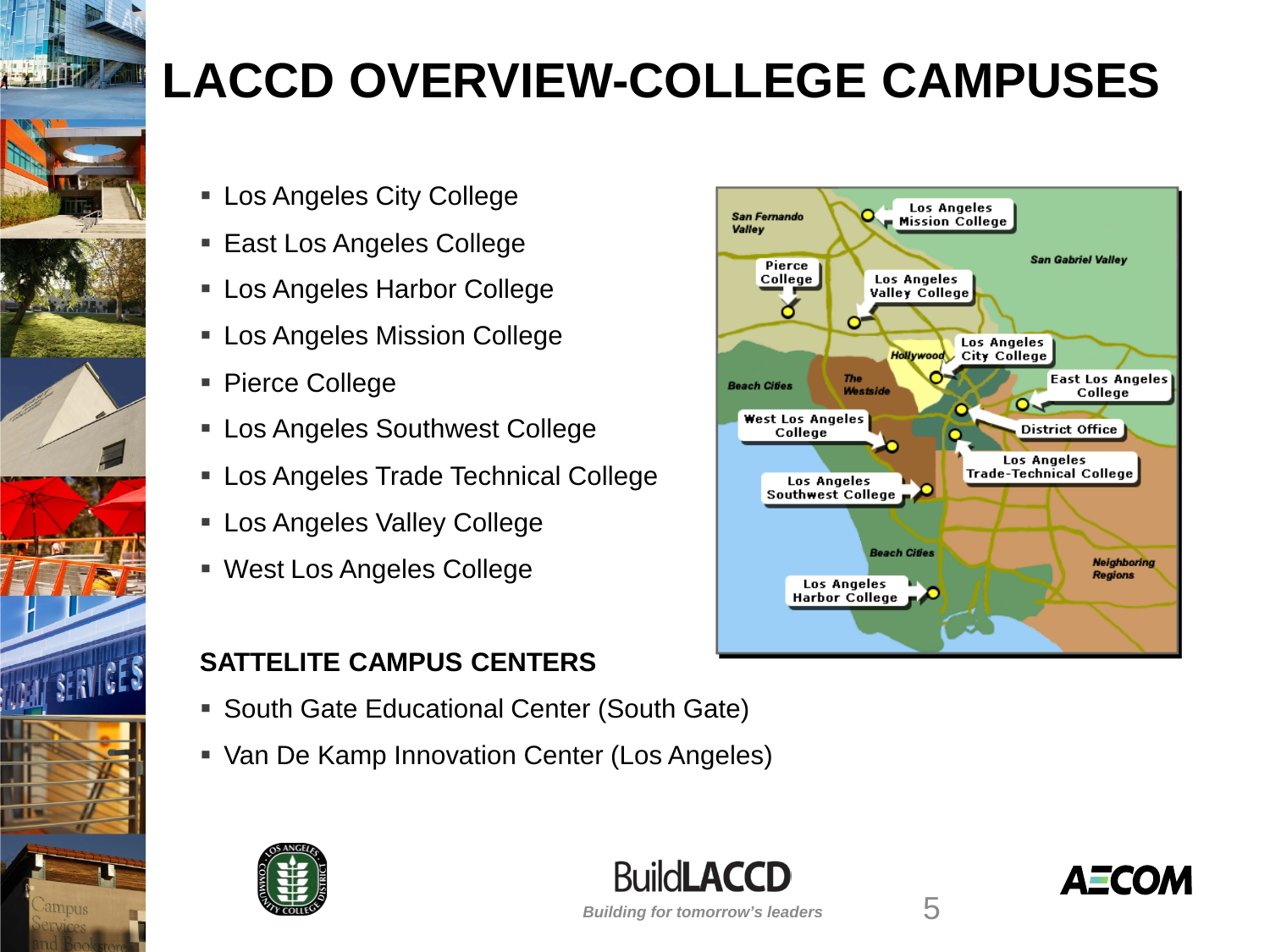

# **BOND PROGRAM OVERVIEW**

| <b>Bond Measure</b>   | <b>Year and Amount</b>  | <b>Essential Purpose</b>                                                                                                         |
|-----------------------|-------------------------|----------------------------------------------------------------------------------------------------------------------------------|
| <b>Proposition A</b>  | 2001<br>\$1.245 Billion | To repair, rehabilitate, modernize, and<br>construct new facilities at all nine<br>colleges.                                     |
| <b>Proposition AA</b> | 2003<br>\$908 Million   | To repair, rehabilitate, modernize, and<br>construct new facilities at all nine<br>colleges.                                     |
| <b>Measure J</b>      | 2008<br>\$3.5 Billion   | For use in furthering the colleges'<br>master plans, land acquisitions and the<br>buyout of energy contracts.<br>"J is for Jobs" |

# **Total Bond Program is \$6.26B**



**BuildLACCD** 

*Building for tomorrow's leaders*

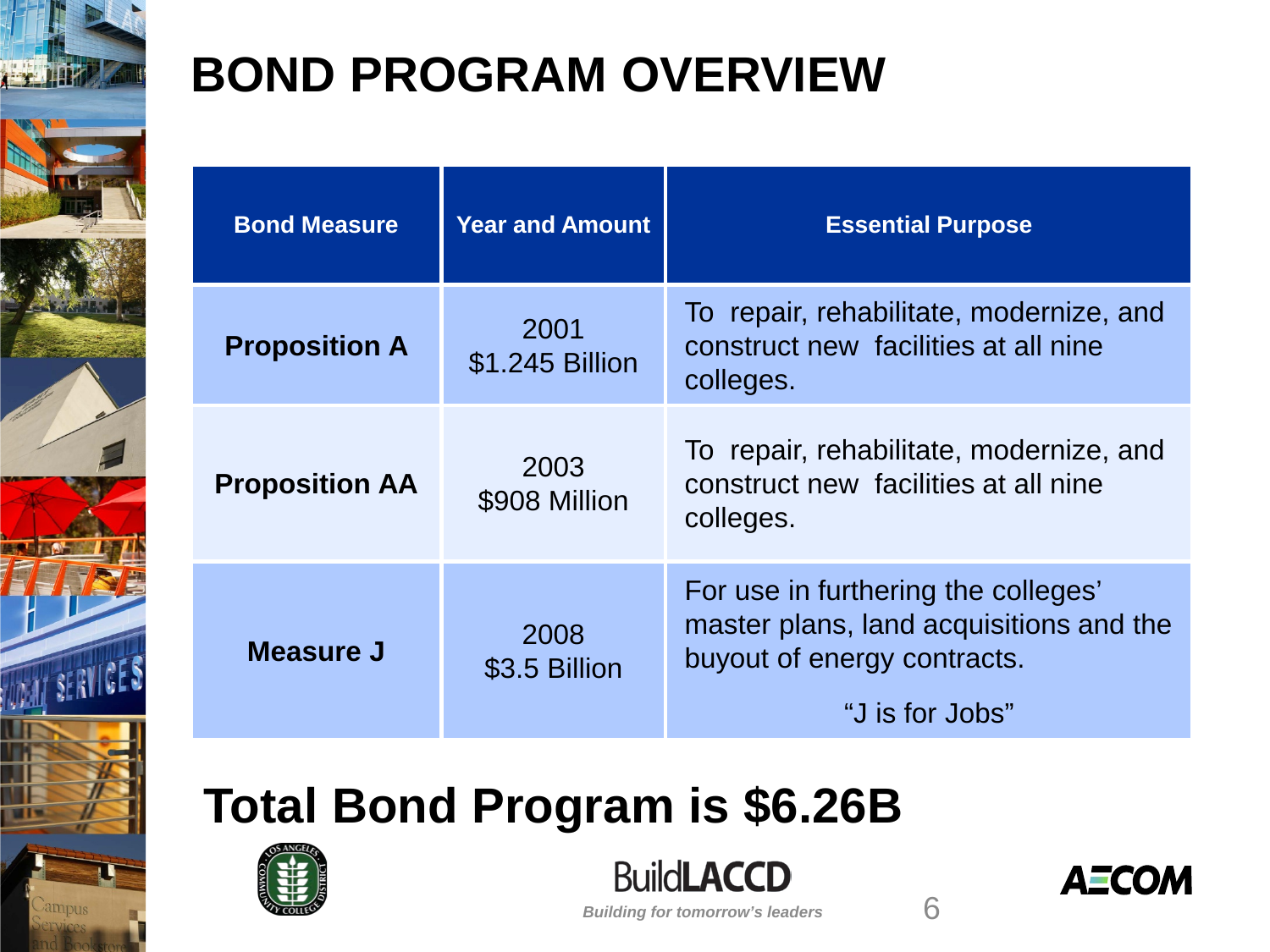

# **BOND PROGRAM GOALS**

### **Provides the LACCD colleges with state-of-the-art buildings, facilities, and infrastructure that result in:**

- •Education facilities to provide training for 21st century careers and jobs
- Facilities that prepare students for the next phase of their educational career
- Optimal facilities to teach and work
- •Provides local communities with larger array of resources
- •Injects opportunities into the Los Angeles economy





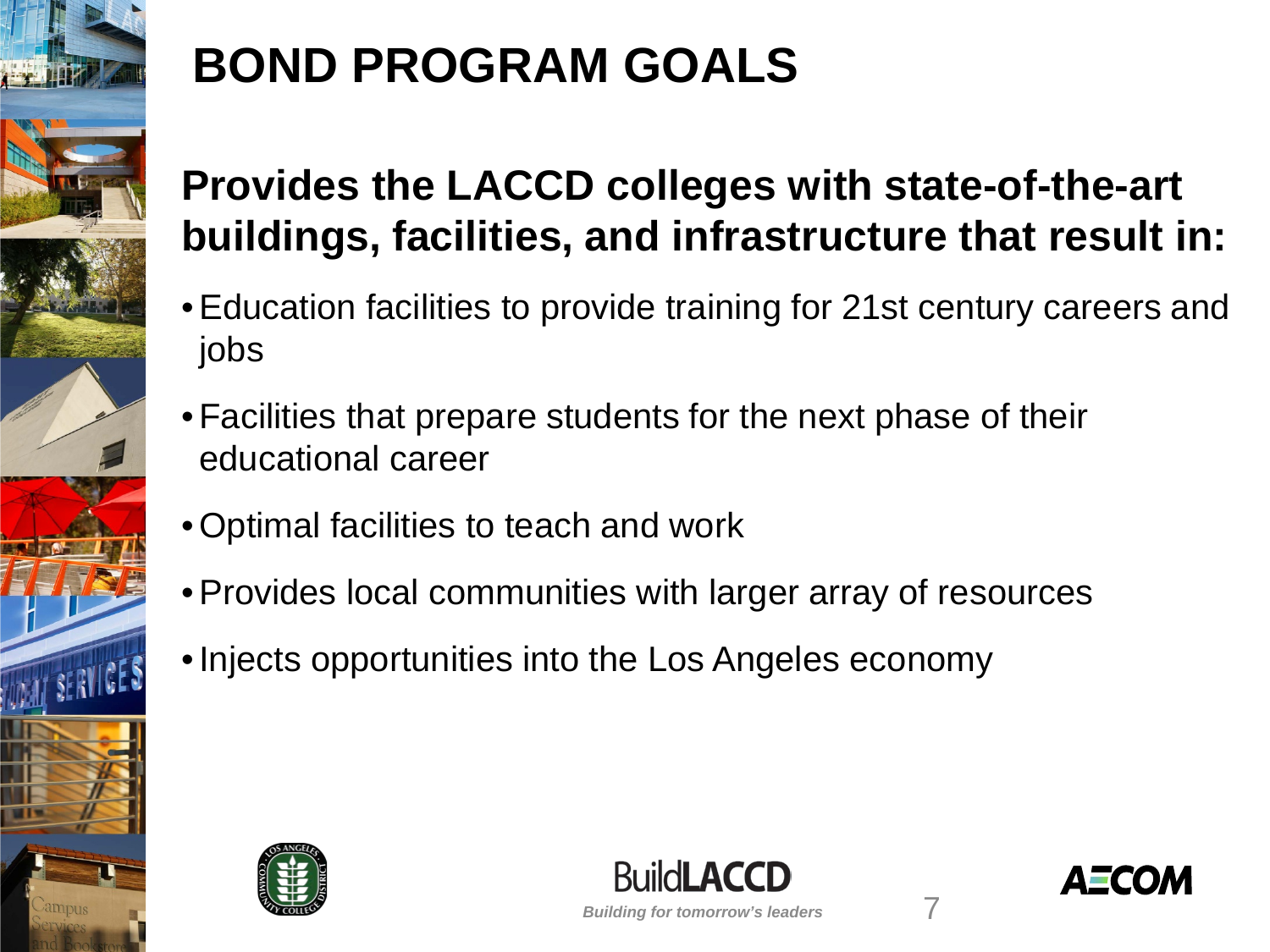

# **PROGRAM PROCESS INITIATIVES**

- Streamlined Processes
- Accountability
- Optimal Performance
- Maximum Participation
- Inclusion of Small and Local Business





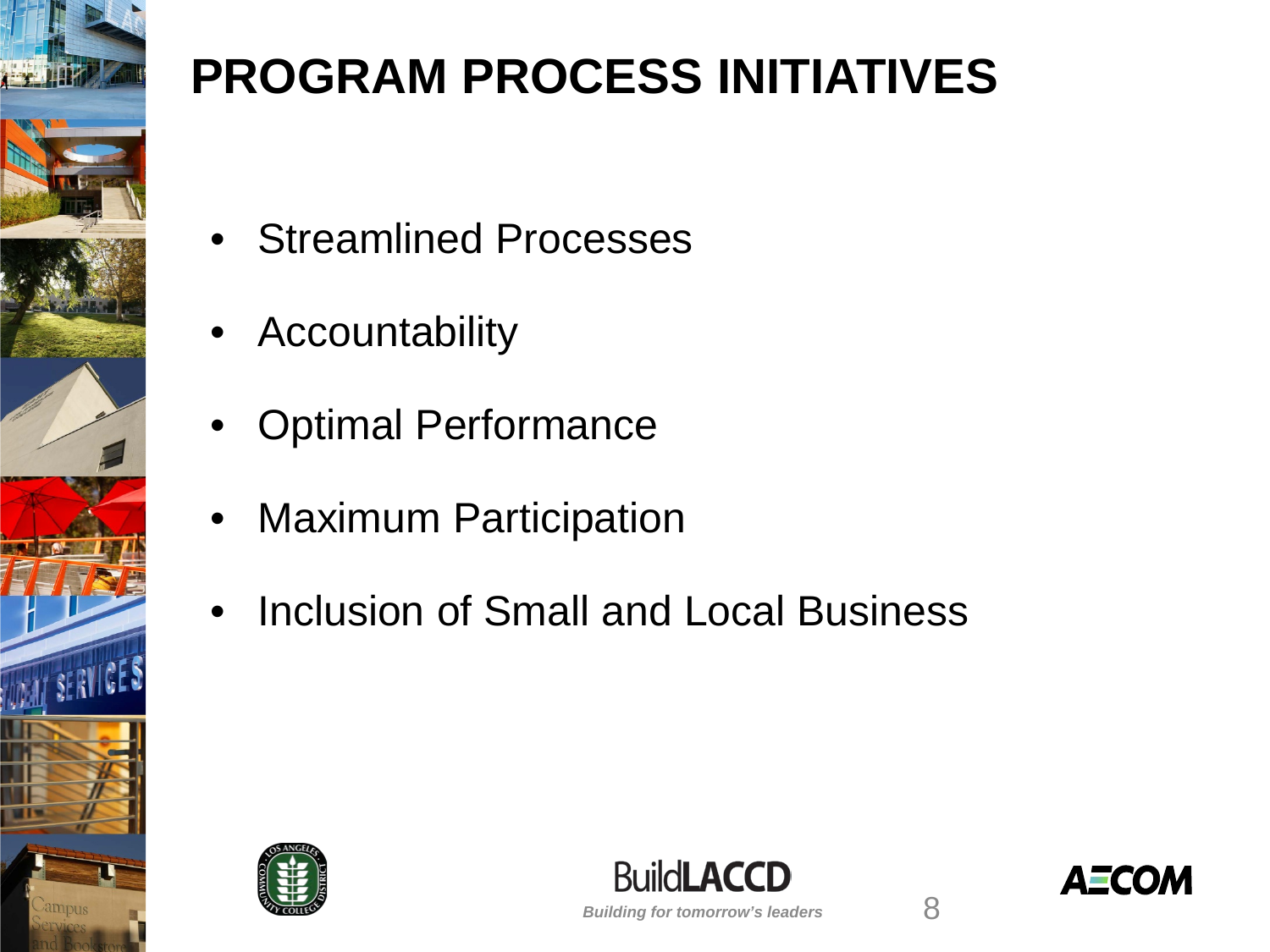

#### **Los Angeles Community College District PROGRAM MANAGEMENT SERVICES**

#### **Lease Lease-Back Training Industry Day Event**

#### **John Dacey Lead Construction Counsel**

February 12, 2015





**AECOM**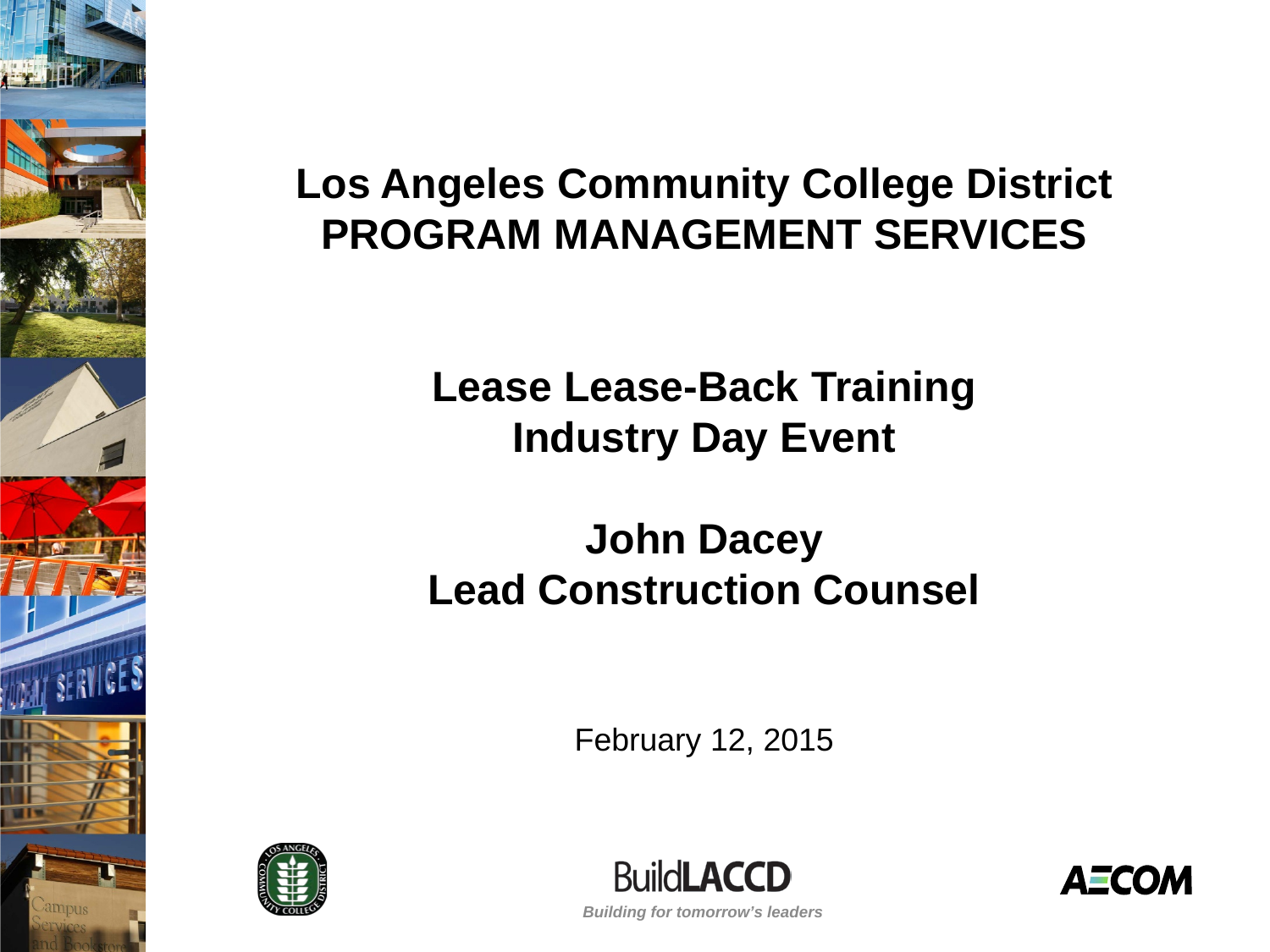

## **Agenda**

- **Education Code Section**
- **Summary of the Lease Lease-Back Delivery Method**
- **Structure of the Lease Lease-Back Documents**
- **Side by Side Comparison to Other Delivery Methods & Advantages of the Lease Lease-Back Delivery Method**
- **Sample Document Chart**
- **Questions & Answers**





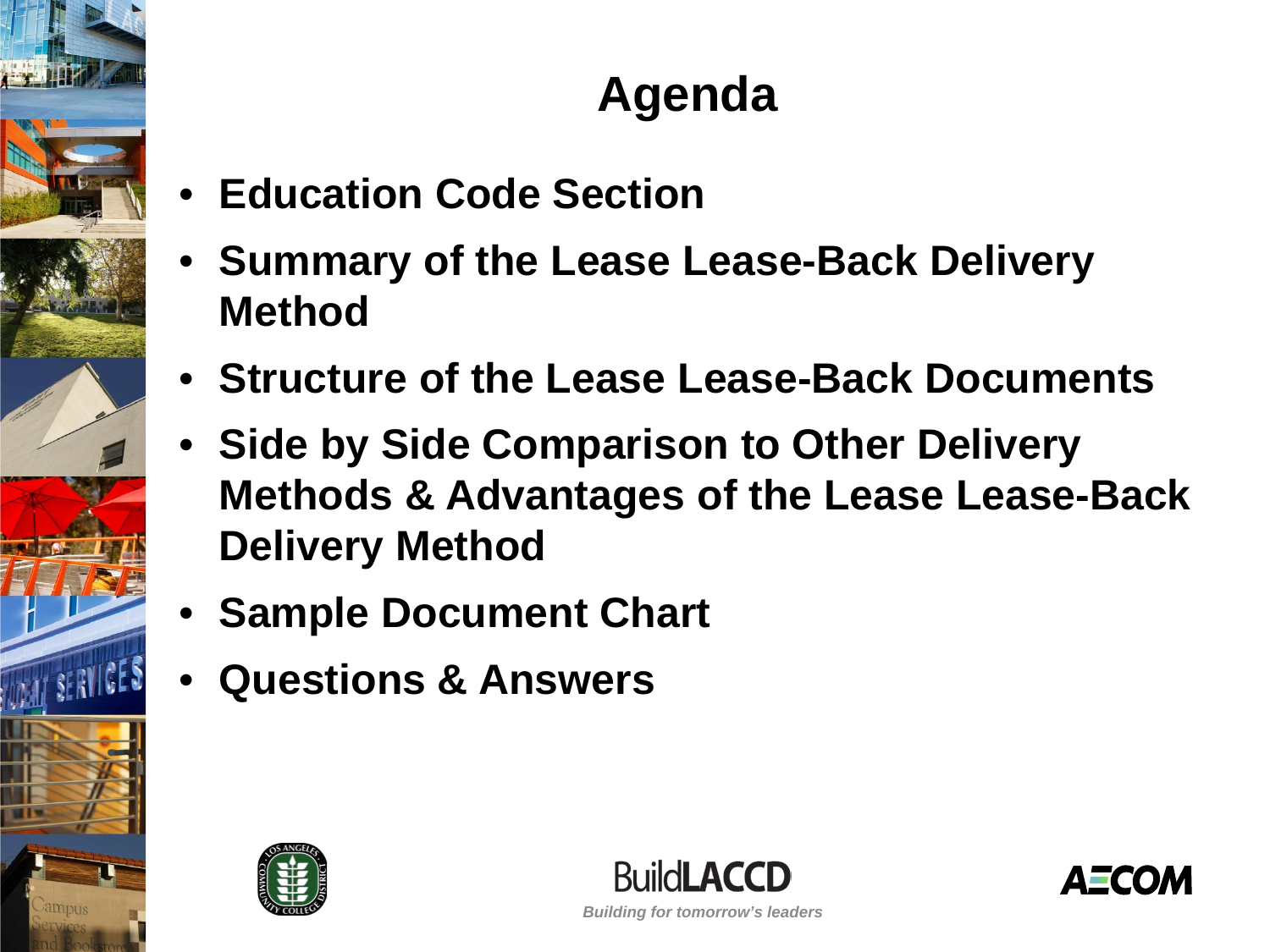

#### **Authorized by Education Code section 81335**

#### 81335.

The governing board of a community college district may let, at a minimum rental of one dollar (\$1) a year, to any person, firm, or corporation any real property which belongs to the district if the instrument by which such property is let requires the lessee therein to construct on the demised premises, or provide for the construction thereon of, a building or buildings for the use of the community college district during the term thereof, and provides that title to such building shall vest in the community college district at the expiration of such term. Such instrument may provide for the means or methods by which such title shall vest in the community college district prior to the expiration of such term, and shall contain such other terms and conditions as the governing board may deem to be in the best interest of the community college district.





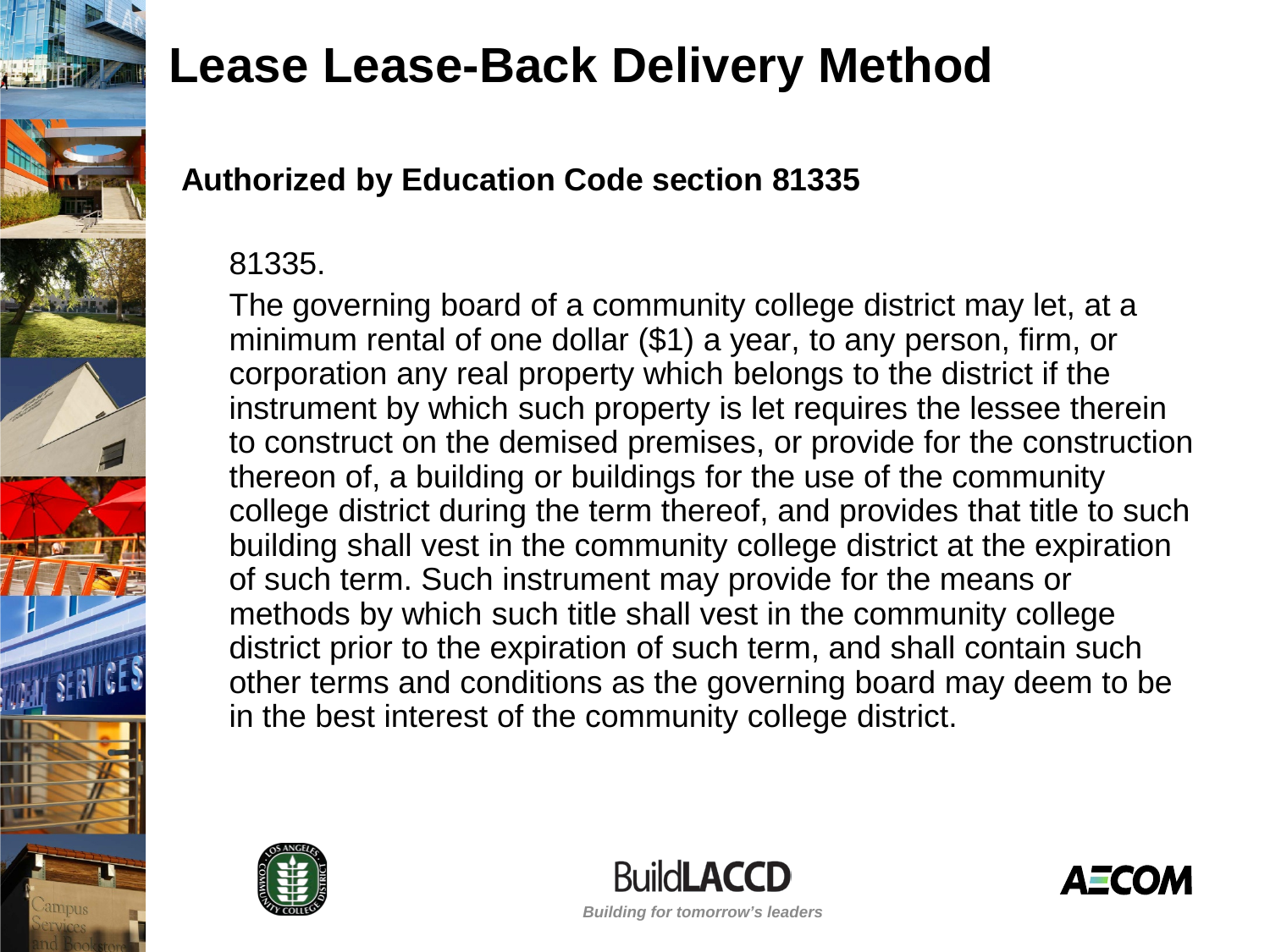

- Basically, LLB is a construction contract contained as part of two lease agreements.
- The LLB method also permits the owner to procure the construction services in a variety of ways that can be tailored to best fit each specific project





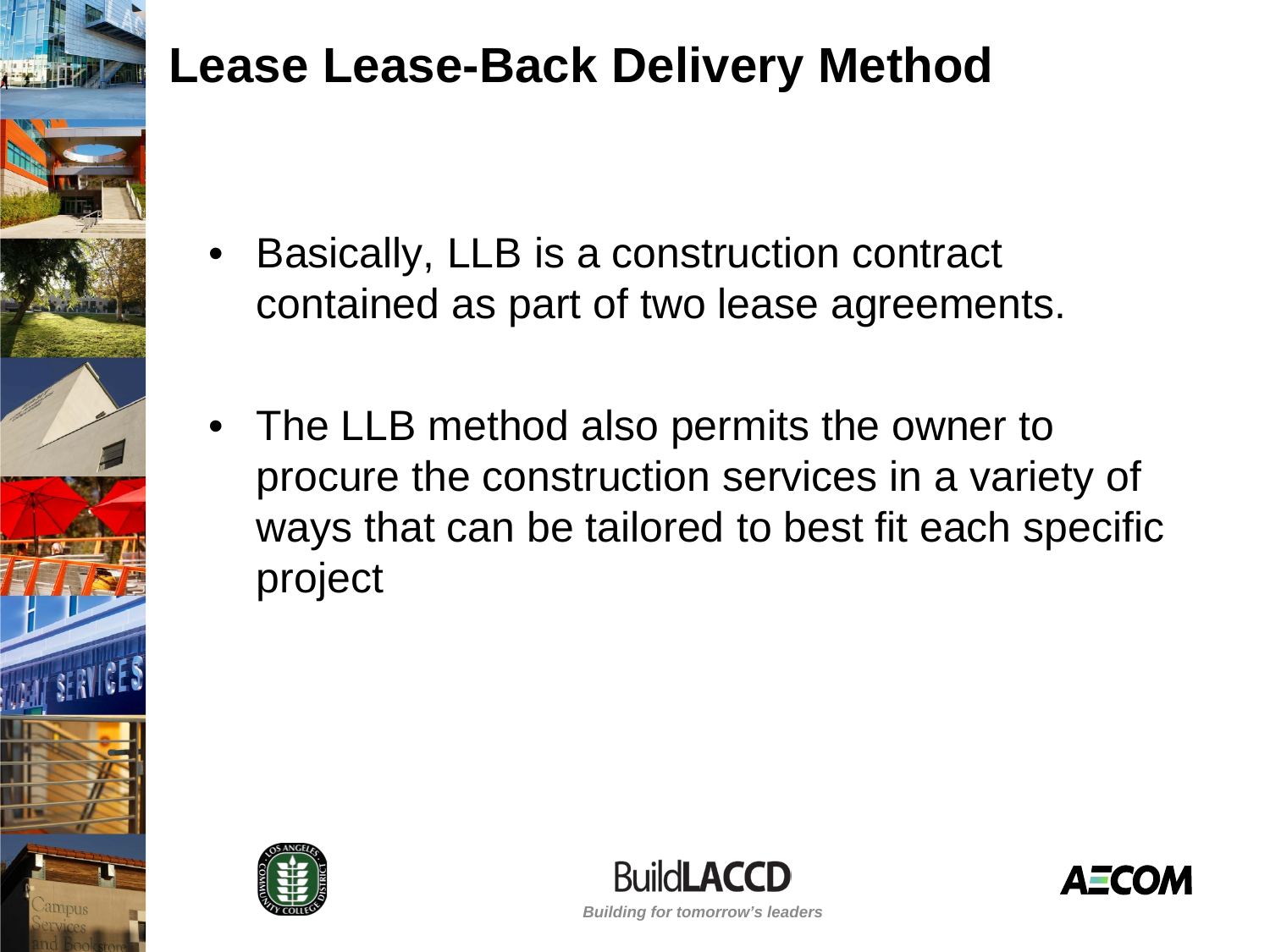

When structured properly, LLB is the most advantageous construction delivery method available to the community college district owner.

It is also the most expedient and cost effective method for selecting a well qualified contractor who will provide a competitive price.





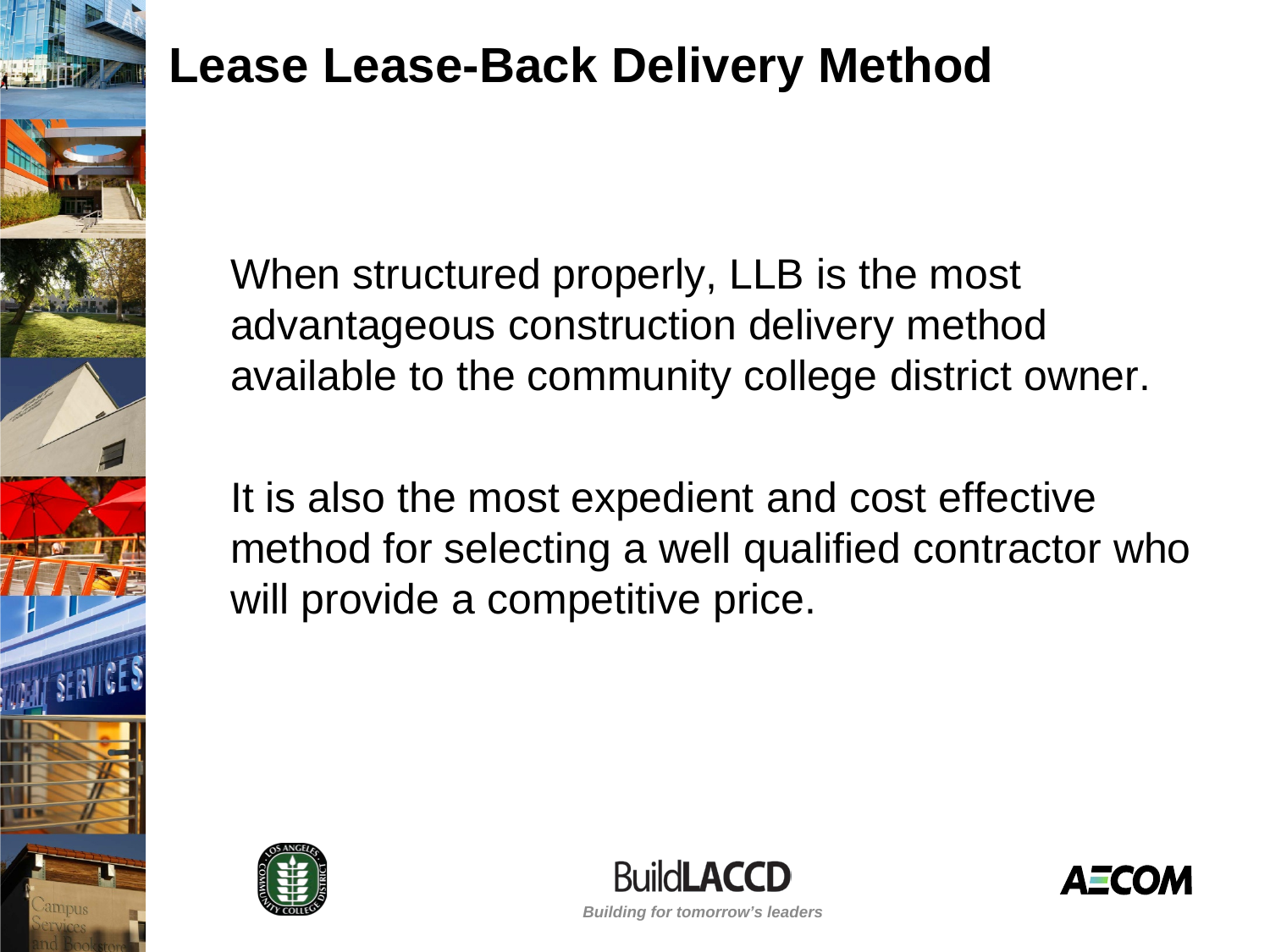

A construction contract awarded by the lease leaseback method is subject to all laws applicable to a public works project in California.

For instance, the project is subject to the laws regarding prevailing wage; labor compliance; apprenticeship; subcontractor listings; performance and payment bonds, etc., etc. The only difference is "the process" used to award the contract.





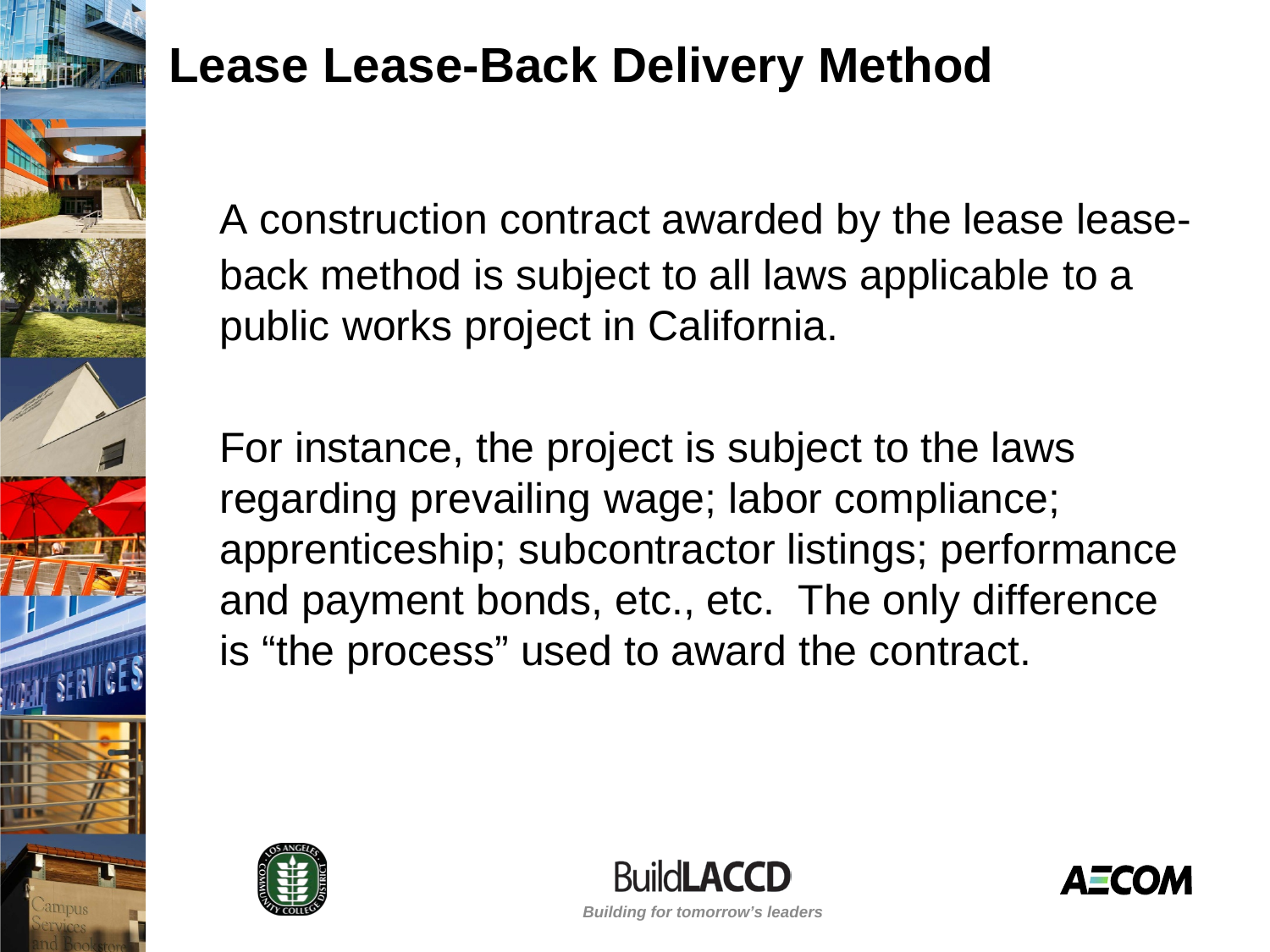

Additionally, unlike the competitive bid process, where an owner has little if any say in what subcontractors the general contractor uses, under LLB the owner can set criteria as part of the selection process, such as to ensure more local subcontractor participation in a project.





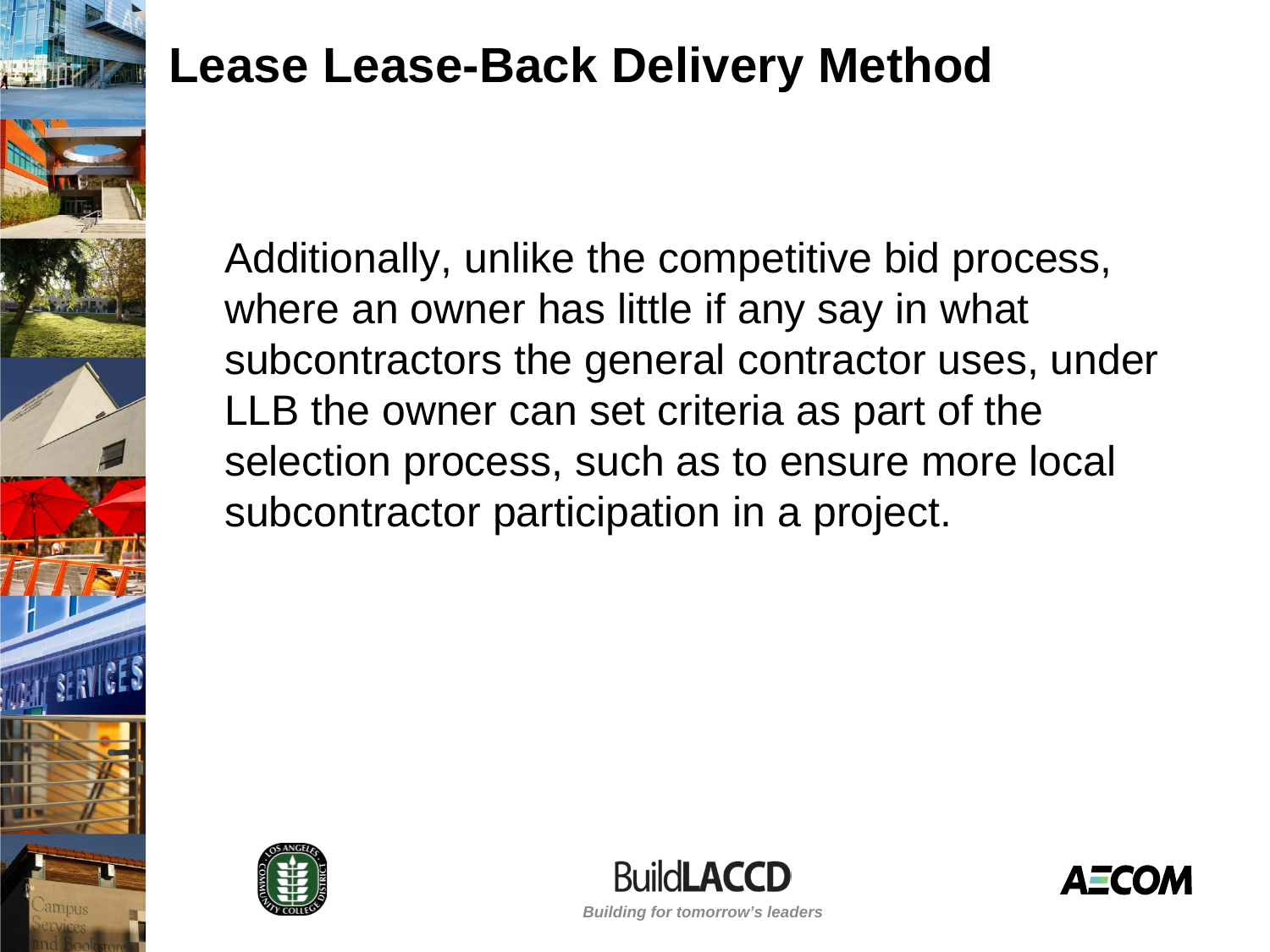

In summary, the Lease Lease-Back method is the most flexible delivery method available for community college district owners.

As such, the process can be crafted to fit the owner's needs on a project by project basis, while producing the most qualified contractor at a truly competitive price.





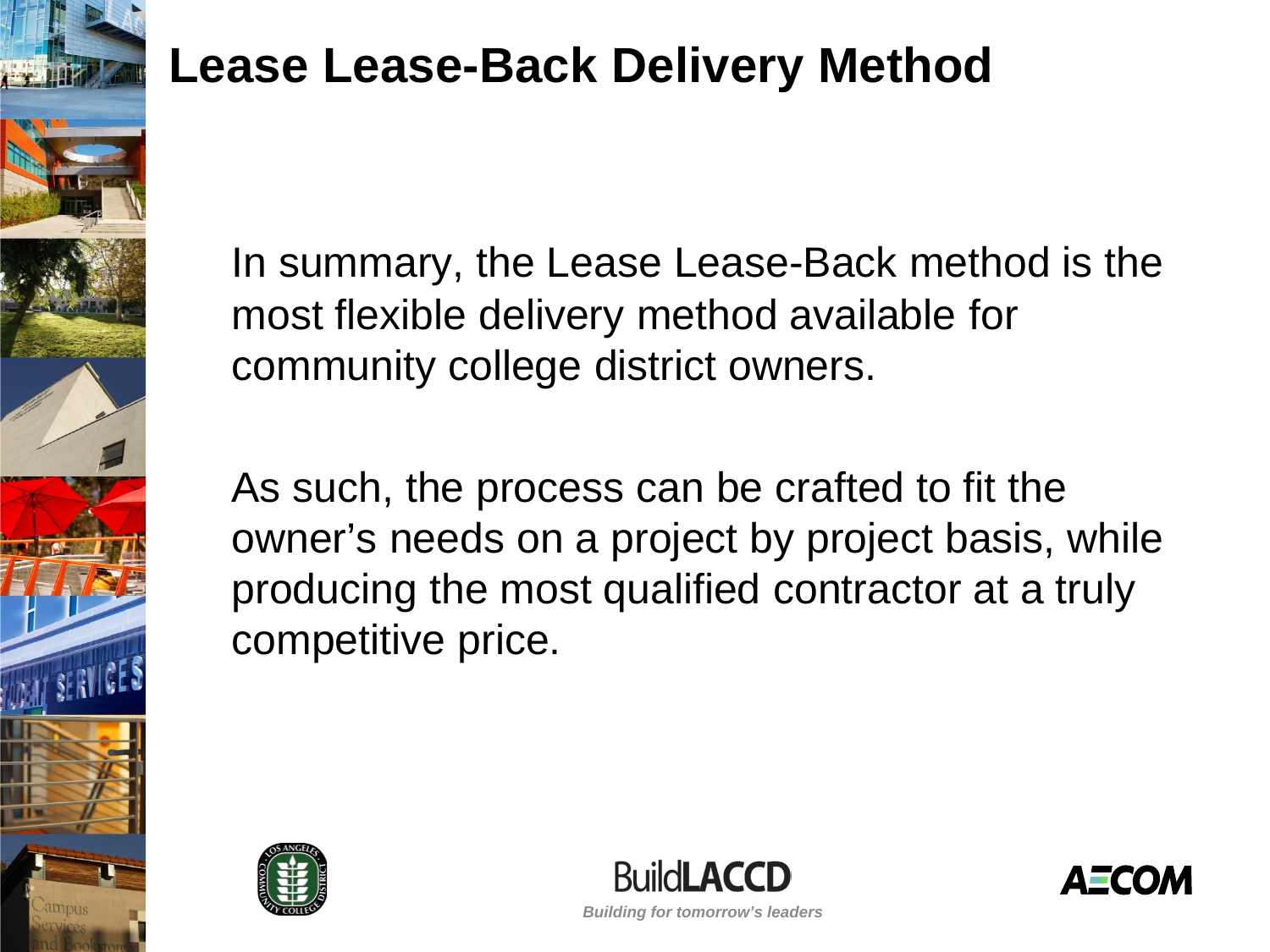

### **Contracting Arrangement LLB Projects**





**BuildLACCD** *Building for tomorrow's leaders*

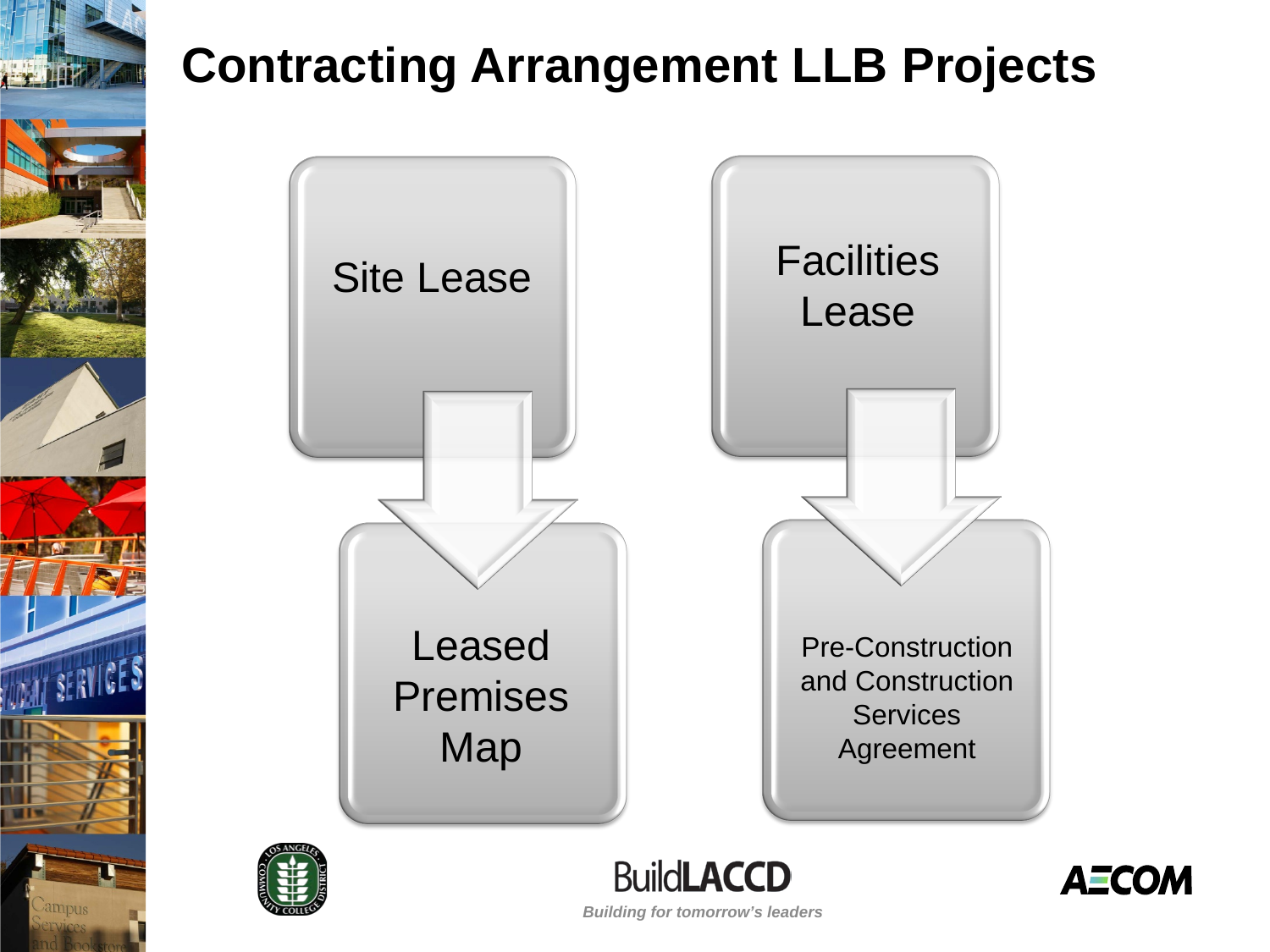

### **Side By Side Comparison – Successful Project Characteristics**

**(Lease Lease-back Vs. Design Build Vs. Design Bid Build)**

| <b>KEY:</b>       | <b>CHARACTERISTIC:</b> |
|-------------------|------------------------|
|                   |                        |
| <b>YELLOW</b>     | <b>Very Good</b>       |
|                   |                        |
| <b>LIGHT BLUE</b> | <b>Probably Can/OK</b> |
|                   |                        |
| <b>PURPLE</b>     | <b>Bad</b>             |
|                   |                        |





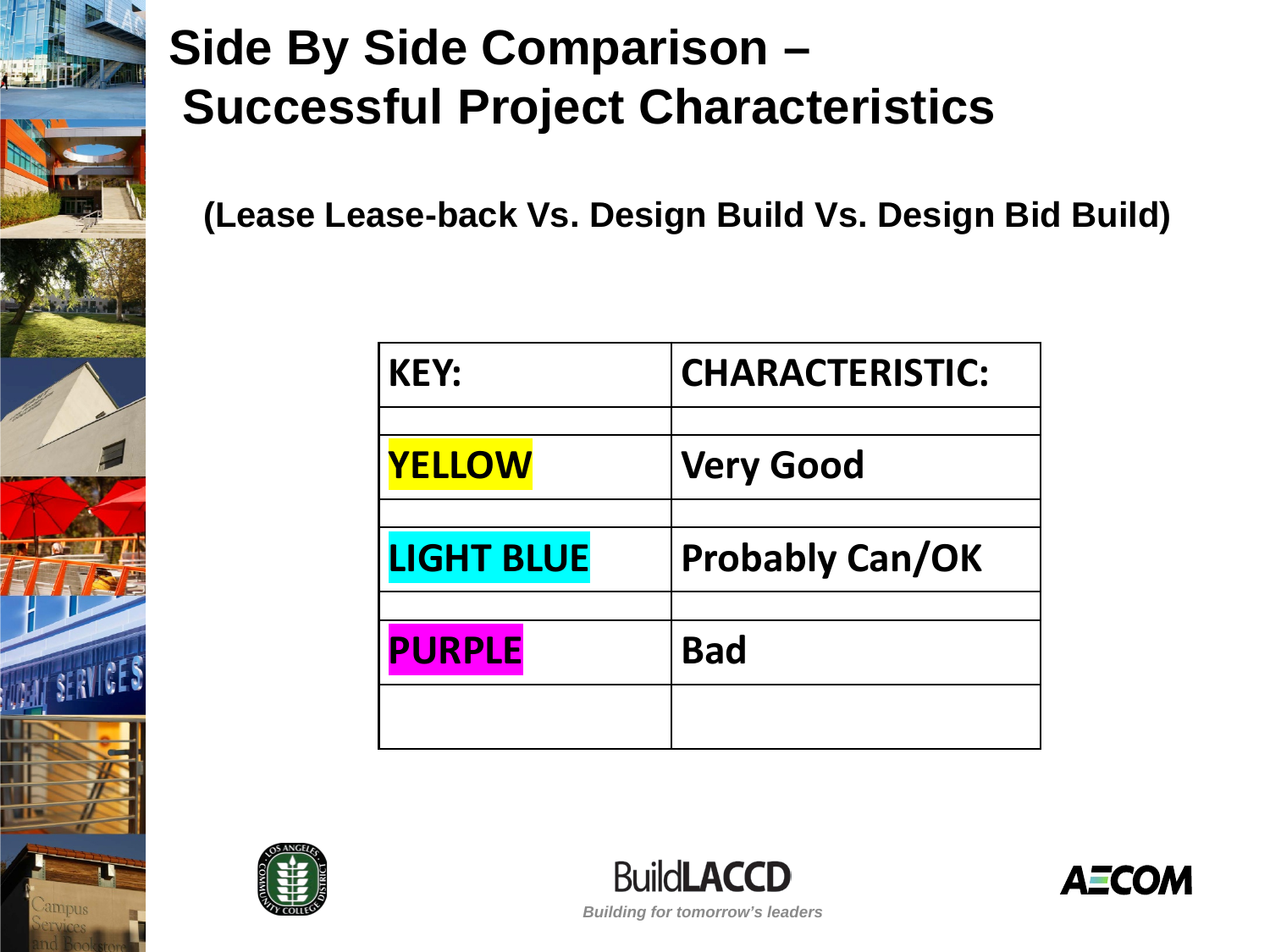# **Side By Side Comparison - Successful Project Characteristics (cont.)**

| <b>Characteristics Proven Necessary for Successful Public Projects</b> | <b>LLB</b> | <b>DB</b>  | <b>DBB</b> |
|------------------------------------------------------------------------|------------|------------|------------|
| Qualitative selection process = Well Qualified Contractor              | <b>Yes</b> | <b>Yes</b> | <b>No</b>  |
| Right Contractor for the right Project                                 | <b>Yes</b> | Prob       | <b>No</b>  |
| Owner receives competitive pricing                                     | <b>Yes</b> | Yes        | Yes        |
| Payment and Performance Bonds                                          | <b>Yes</b> | Yes        | <b>Yes</b> |
| Owner Ability to reject proposed subcontractors                        | <b>Yes</b> | <b>No</b>  | <b>No</b>  |
| Owner can require open book bidding of sub-trades                      | <b>Yes</b> | <b>No</b>  | <b>No</b>  |
| Contractor can be involved in Design Phase                             | <b>Yes</b> | <b>Yes</b> | <b>No</b>  |
| Contractor and subs can be involved in Design Phase                    | <b>Yes</b> | <b>No</b>  | <b>No</b>  |
| GC helps resolve Design & Construction Issues < construction           | <b>Yes</b> | <b>Yes</b> | <b>No</b>  |
| Contractor can build its own team if Owner permits it                  | Yes        | Yes        | <b>No</b>  |
| Owner can take lump sum or GC's and Fee with sub-trade bids            | <b>Yes</b> | Yes        | <b>No</b>  |





**BuildLACCD** *Building for tomorrow's leaders*

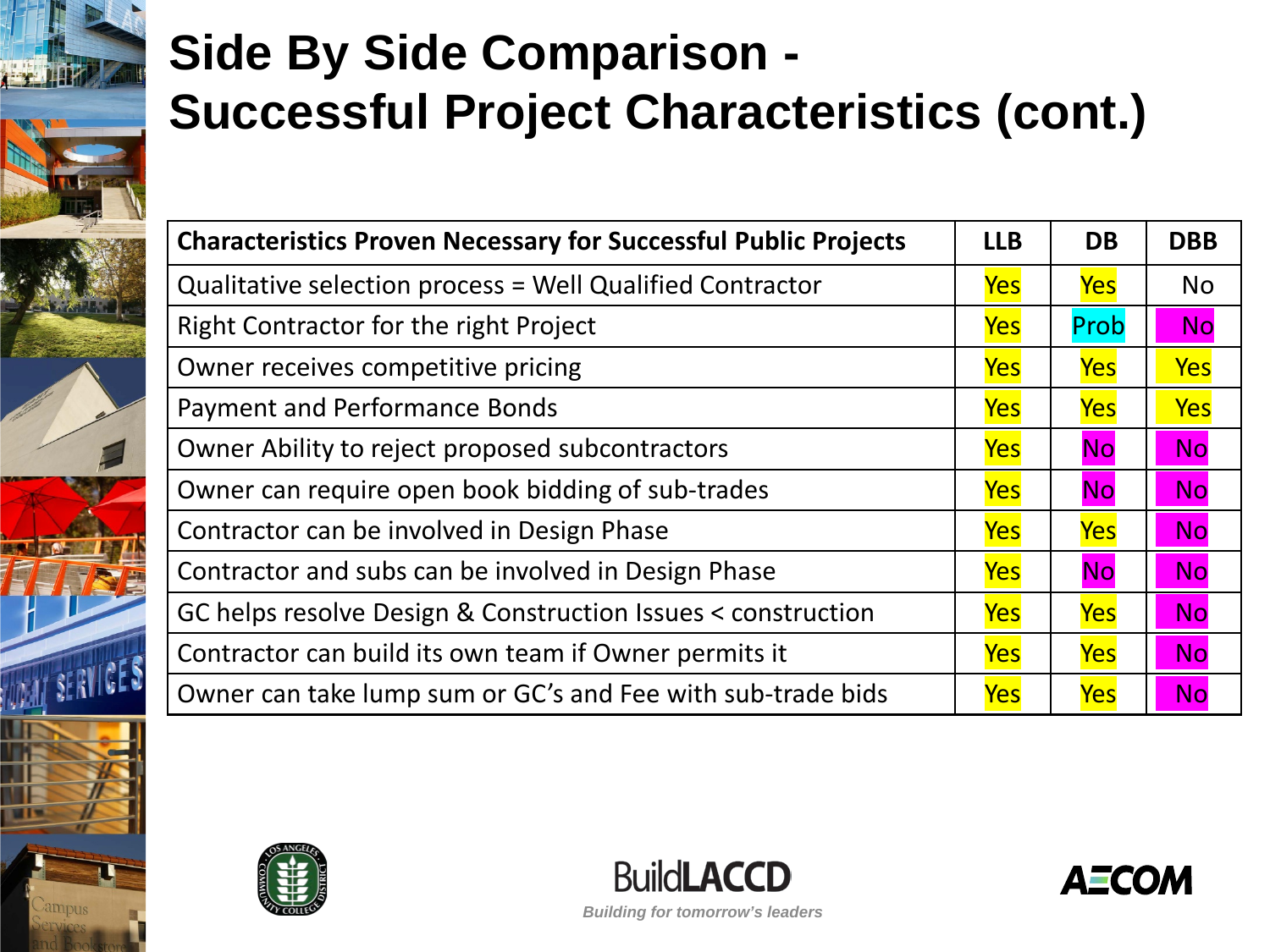# **Side By Side Comparison – Successful Project Characteristics (cont.)**

| <b>Characteristics Proven Necessary for Successful Public Projects</b> |            | <b>DB</b>  | <b>DBB</b> |
|------------------------------------------------------------------------|------------|------------|------------|
| Best achieves Owner's need on per project basis                        | <b>Yes</b> | Prob       | <b>No</b>  |
| Promotes a Team approach                                               | <b>Yes</b> | <b>No</b>  | <b>No</b>  |
| <b>Fewer Change Orders</b>                                             | Yes        | Prob       | <b>No</b>  |
| Likelihood of "on time and on budget" project increased                | Yes        | <b>Yes</b> | <b>No</b>  |
| Usually Produces Best Price and Best Value                             | <b>Yes</b> | <b>No</b>  | <b>No</b>  |
| Accelerated completion of the project                                  | <b>Yes</b> | Prob       | <b>No</b>  |
| <b>Reduction of Construction Complexity</b>                            | Yes        | Prob       | <b>No</b>  |
| Best protects all parties from risk                                    | <b>Yes</b> | <b>No</b>  | <b>No</b>  |





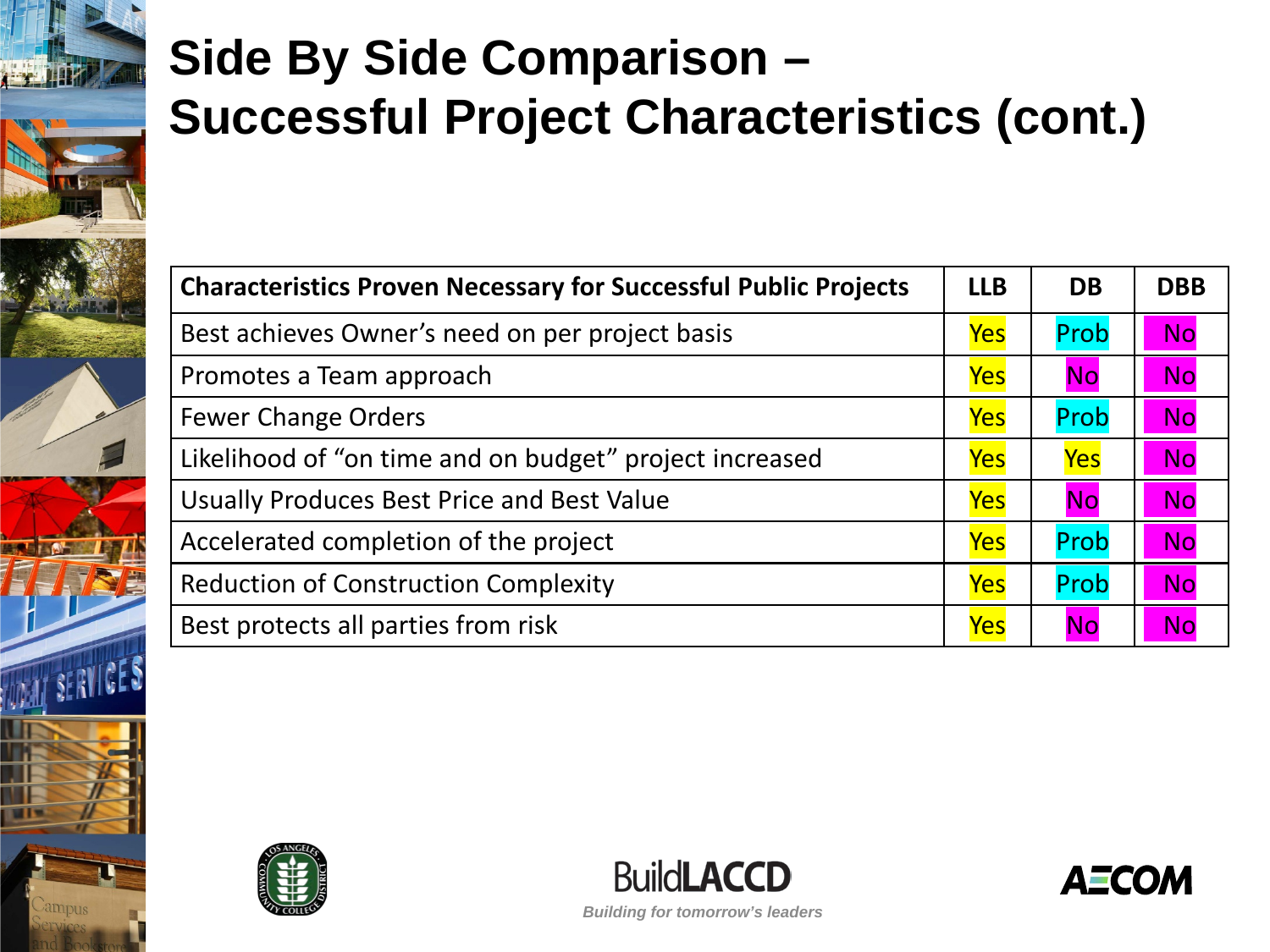



#### **Request for Qualification Document**

(containing instructions for SOQ submittal)

| #              | <b>Attachments to RFQ</b>                               |                                                           |
|----------------|---------------------------------------------------------|-----------------------------------------------------------|
| $\mathbf{1}$   | <b>Pre-Qualification Questionnaire Document</b>         |                                                           |
| $\mathbf{2}$   | Acknowledgement of Addenda Form                         |                                                           |
| 3              | <b>CED Certification Form</b>                           |                                                           |
| 4              | <b>Conflict of Interest Certification Form</b>          |                                                           |
| 5              | <b>Non-Collusion Declaration Form</b>                   |                                                           |
| 6              | <b>Non-Discrimination Declaration Form</b>              |                                                           |
| $\overline{7}$ | <b>Authority to Release Information Form</b>            |                                                           |
| 8              | <b>Confidentiality Agreement Form</b>                   |                                                           |
| $\overline{9}$ | <b>Applicant Representations and Certification Form</b> |                                                           |
|                |                                                         | FORMS 1 THROUGH 9 MUST BE SUBMITTED WITH YOUR SOQ         |
| 10             | RFQ Checklist of Required SOQ Submittals                |                                                           |
| 11             | Site Lease (Sample)                                     |                                                           |
|                | Exhibit A: Lease Premises Map(s)                        |                                                           |
| 12             | Facilities Lease (Sample)                               |                                                           |
|                | Exhibit A: Construction Services Agreement (Sample)     |                                                           |
|                | Exhibit 1:                                              | Contractor Proposal (Place Holder)                        |
|                | Exhibit 2:                                              | Contractor Price Proposal (Place Holder)                  |
|                | Exhibit 3:                                              | Contractor Summary of Construction Costs (Place Holder)   |
|                | Exhibit 4:                                              | Contractor Designation of Subcontractor (Place Holder)    |
|                | Exhibit 5:                                              | <b>Contractor Proposer Representations (Place Holder)</b> |
|                | Exhibit 6:                                              | <b>Contractor CED Certification (Place Holder)</b>        |
|                | Exhibit 7:                                              | General Conditions (Sample)                               |
|                | Exhibit 8:                                              | <b>Supplementary Conditions</b>                           |
|                | Exhibit 9:                                              | Payment Bond (Sample)                                     |
|                | Exhibit 10:                                             | Performance Bond (Sample)                                 |
|                | Exhibit 11:                                             | Summary of Work                                           |
|                | Exhibit 12:                                             | Escrow Agreement (Sample)                                 |
|                | Exhibit 13:                                             | Community Economic D evelopment Policy                    |
|                | Exhibit 14:                                             | <b>OCIP Manual</b>                                        |
|                | Exhibit 15:                                             | Division 1 Specs (Sample)                                 |
|                | Exhibit 16:                                             | <b>Technical Specifications</b> (Place Holder)            |
|                | Exhibit 17:                                             | DSA Approved Design Documents (Place Holder)              |
|                | Exhibit 18:                                             | Payee Data Record (Sample)                                |
|                | Exhibit 19:                                             | Invoice Form (Sample)                                     |
|                | Workers Comp Certification (Sample)<br>Exhibit 20:      |                                                           |
|                | Exhibit 21:                                             | RFP & Addenda (Place Holder)                              |
|                | Appendix A:                                             | <b>Reference Documents</b>                                |
|                | Appendix B:                                             | Proposal Bond (Placeholder)                               |
| 13             | <b>Bid Protest Procedure</b>                            |                                                           |





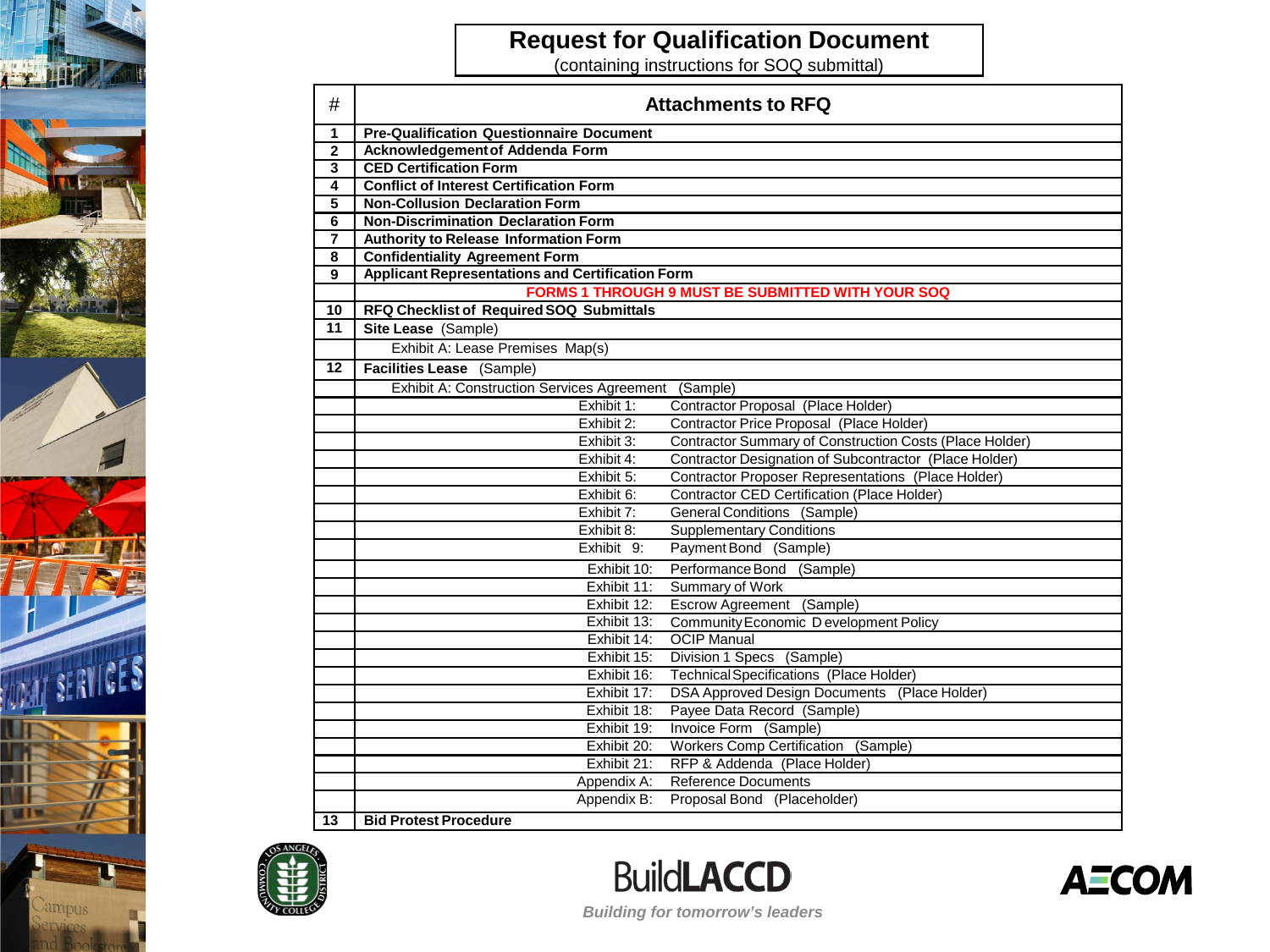### **Questions & Answers**



 $\frac{1}{2}$ 

**WALL SERVICES** 

ampus



**AECOM**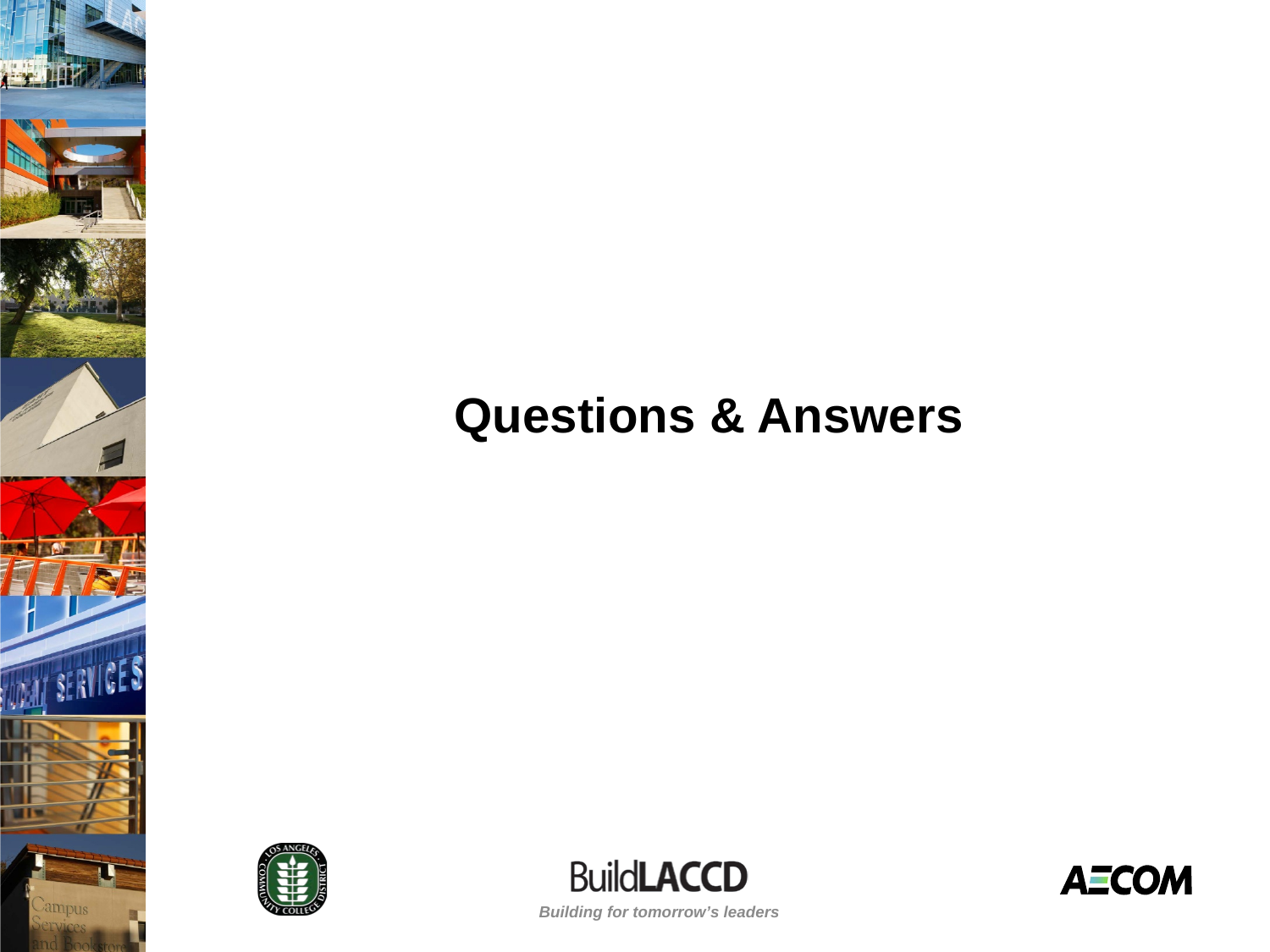### **Los Angeles Trade Technical College Arts and Culinary Arts Project**





**AECOM** 

23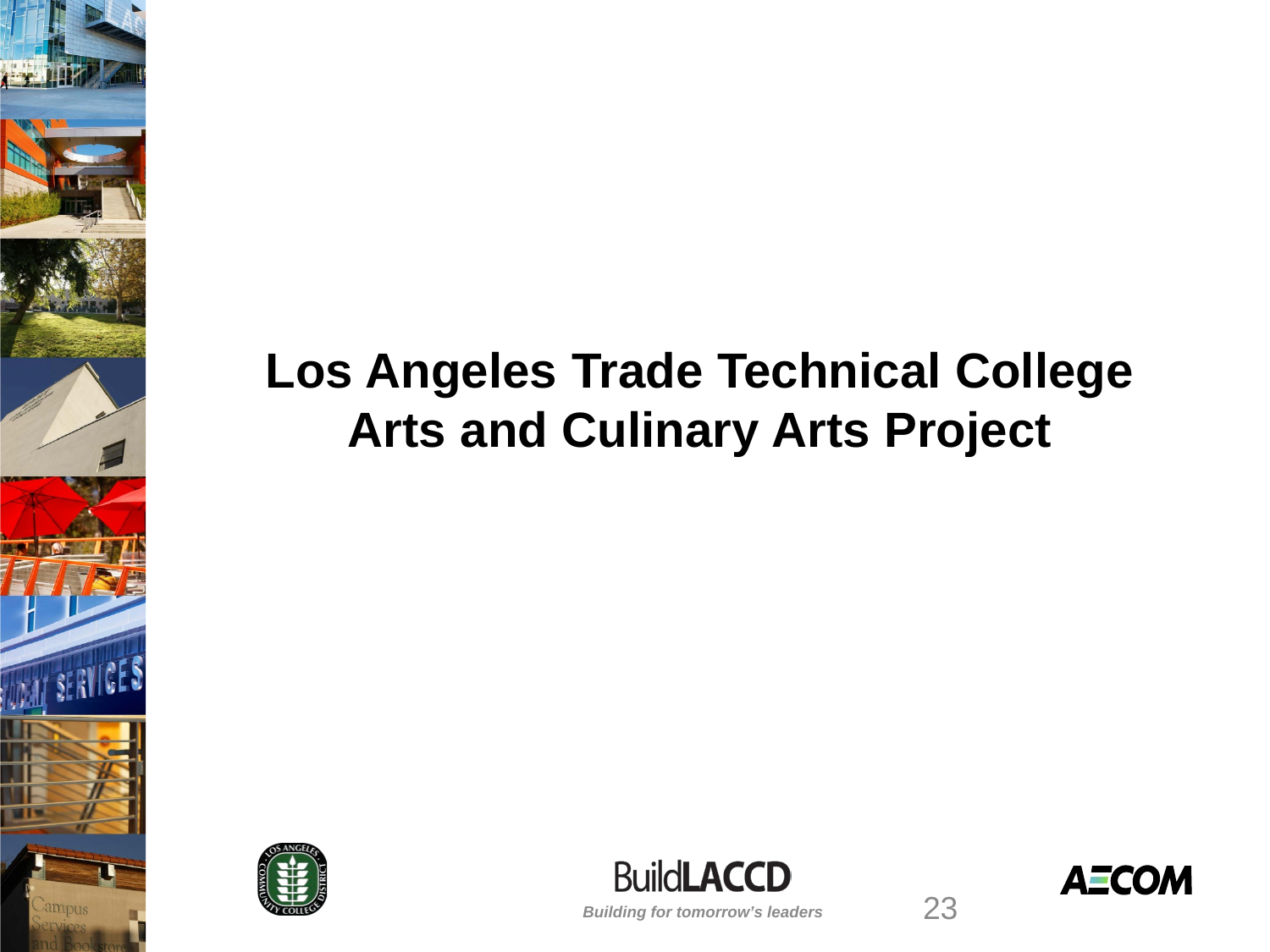

#### **Los Angeles Trade Technical College - Campus Map**





*Building for tomorrow's leaders*

**BuildLACCD** 

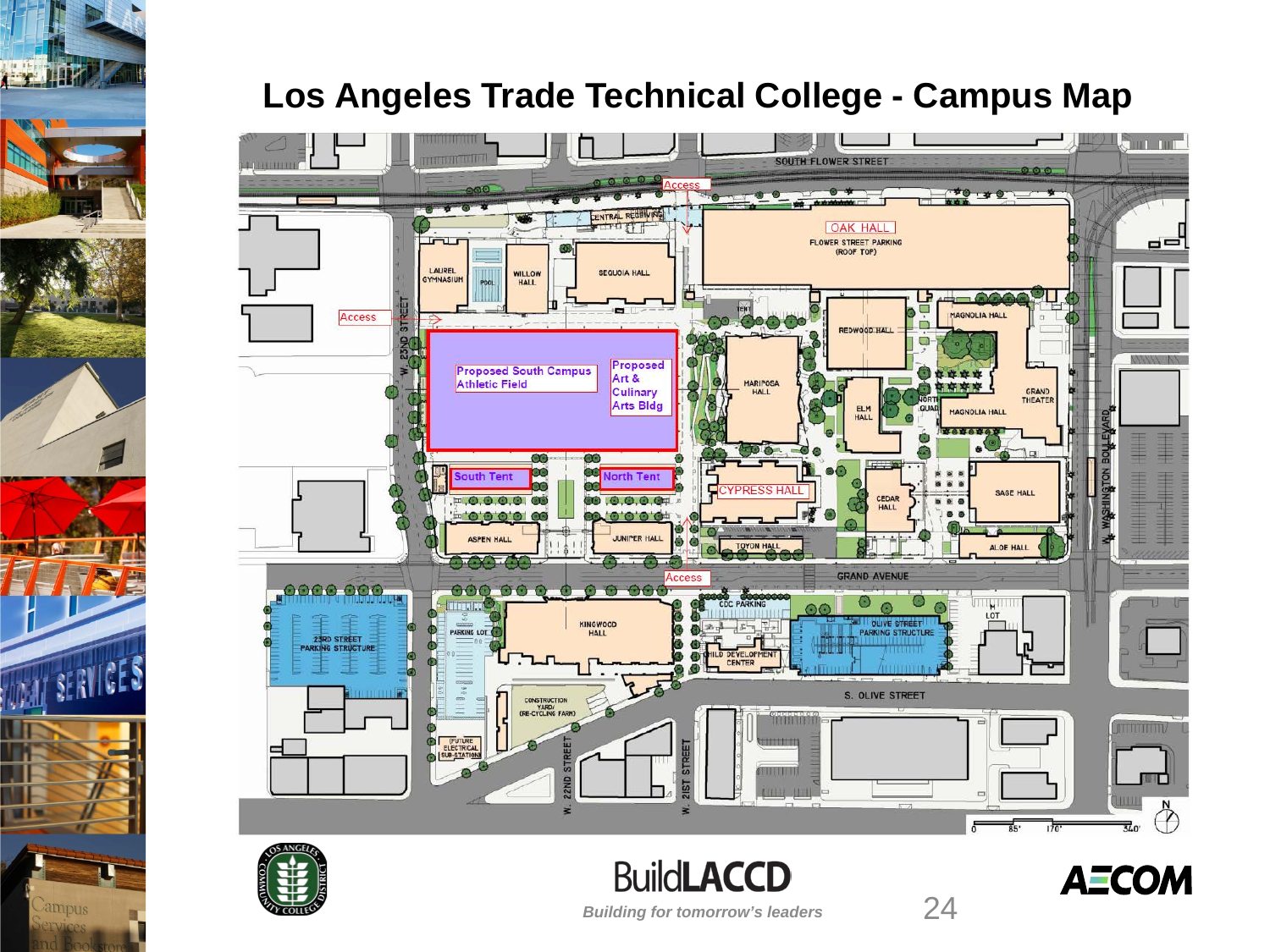#### • **Tentative Procurement Schedule**

| <b>Planet Bids Notice</b>                 | Friday, November 14, 2014             |  |
|-------------------------------------------|---------------------------------------|--|
| <b>Sources Sought Meeting</b>             | Thursday November 20, 2014            |  |
| <b>Issue RFQ</b>                          | <b>January 2, 2015</b>                |  |
| <b>Mandatory Pre-Bid Meeting</b>          | <b>Planet Bids Notice</b>             |  |
| <b>SOQ RFC's Due</b>                      | <b>January 16, 2015</b>               |  |
| <b>Final Addendum</b>                     | <b>January 19, 2015</b>               |  |
| <b>RFQ's Due</b>                          | <b>January 23, 2015</b>               |  |
| <b>Issue Short List</b>                   | <b>February 5, 2015</b>               |  |
| <b>Issue RFP</b>                          | Week of February 16, 2015 (Tentative) |  |
| <b>Mandatory Pre-Bid Meeting</b>          | Week of February 23, 2015 (Tentative) |  |
| <b>RFC's Due</b>                          | March 3, 2015 (Tentative)             |  |
| <b>Final Addendum</b>                     | March 9, 2015 (Tentative)             |  |
| <b>Bids Due</b>                           | March 18, 2015 (Tentative)            |  |
| <b>Interview Short List/Final Scoring</b> | March 20, 2015 (Tentative)            |  |
| <b>BOT</b>                                | April 15, 2015 (Tentative)            |  |
| <b>NTP Preconstruction Services</b>       | May 2015                              |  |
| <b>NTP Construction</b>                   | Q4, 2016                              |  |
| <b>Substantial Completion</b>             | Q4, 2018                              |  |



ampus



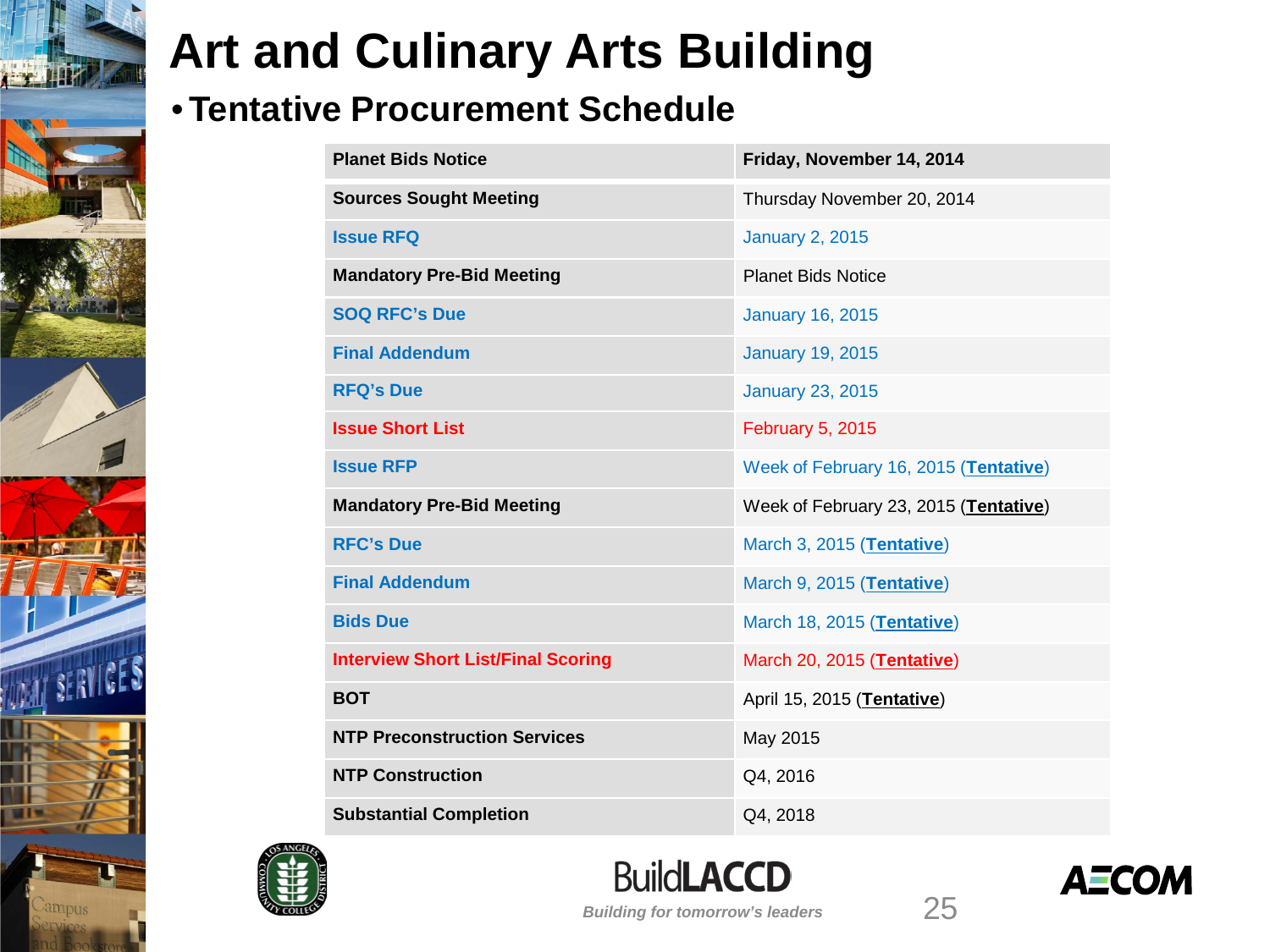#### **Task Descriptions:**

- **1. Art and Culinary Arts Building- Phase 2**
- The Culinary Arts Department at Los Angeles Trade-Technical College has the proud tradition of being one of the oldest culinary schools in the nation, serving the local community for more than 80 years.
- The Culinary Arts program is accredited by the American Culinary Federation Educational Institute (ACFEI) and is supported by the local professional associations in the food industries.
- Design-to-Budget: \$32.2M, 3- story new construction, 56,000 GSF with 42,300 ASF, and LEED Silver certified.
- Program Spaces
	- $\checkmark$  Offices and student lounges;
	- $\checkmark$  Multipurpose/dining room for 600 seats;
	- $\checkmark$  Bakery labs and kitchen labs;
	- $\checkmark$  General classrooms; offices and auxiliary spaces for IT, storage, conference rooms and toilet facilities, and MEP supporting facilities.
- During design phase, AE with the LLB contractor's assistance, will maintain project budget.





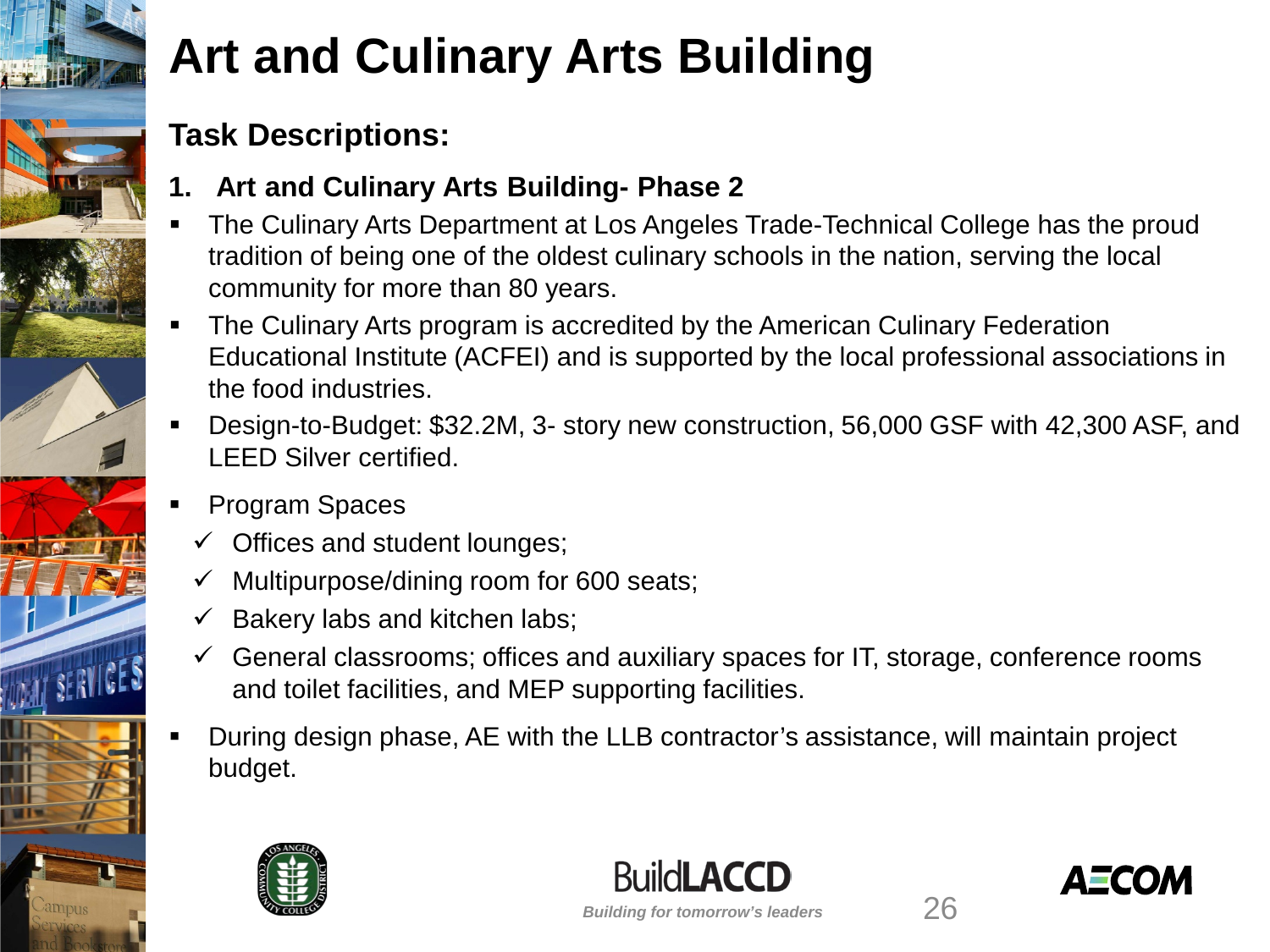#### **Task Descriptions - Cont'd**

#### **2. South Campus Athletic Field**

- The athletic field: to accommodate soccer and other similar athletic activities; and extension of the Art and Culinary Arts Building.
- The integration: key to the success of the Campus South Quad.
- Design-to-Budget: \$3.83 M,

#### **3. Existing North Tent**

- Disassemble and facilitate removal of the tent components from the site by the College Project Team (CPT) for surplus processing per the District's policies and procedures. The area to be landscaped/hardscaped supporting campus outdoor activities.
- Design-to-Budget allowance: \$175K
- A footprint of approximately 68' x 166'x 23.5' high
- This tent is German engineered and manufactured by Losberger US, LLC. [www.losbergerus.com](http://www.losbergerus.com/). The specific tent model is Uniflex.



*Building for tomorrow's leaders*

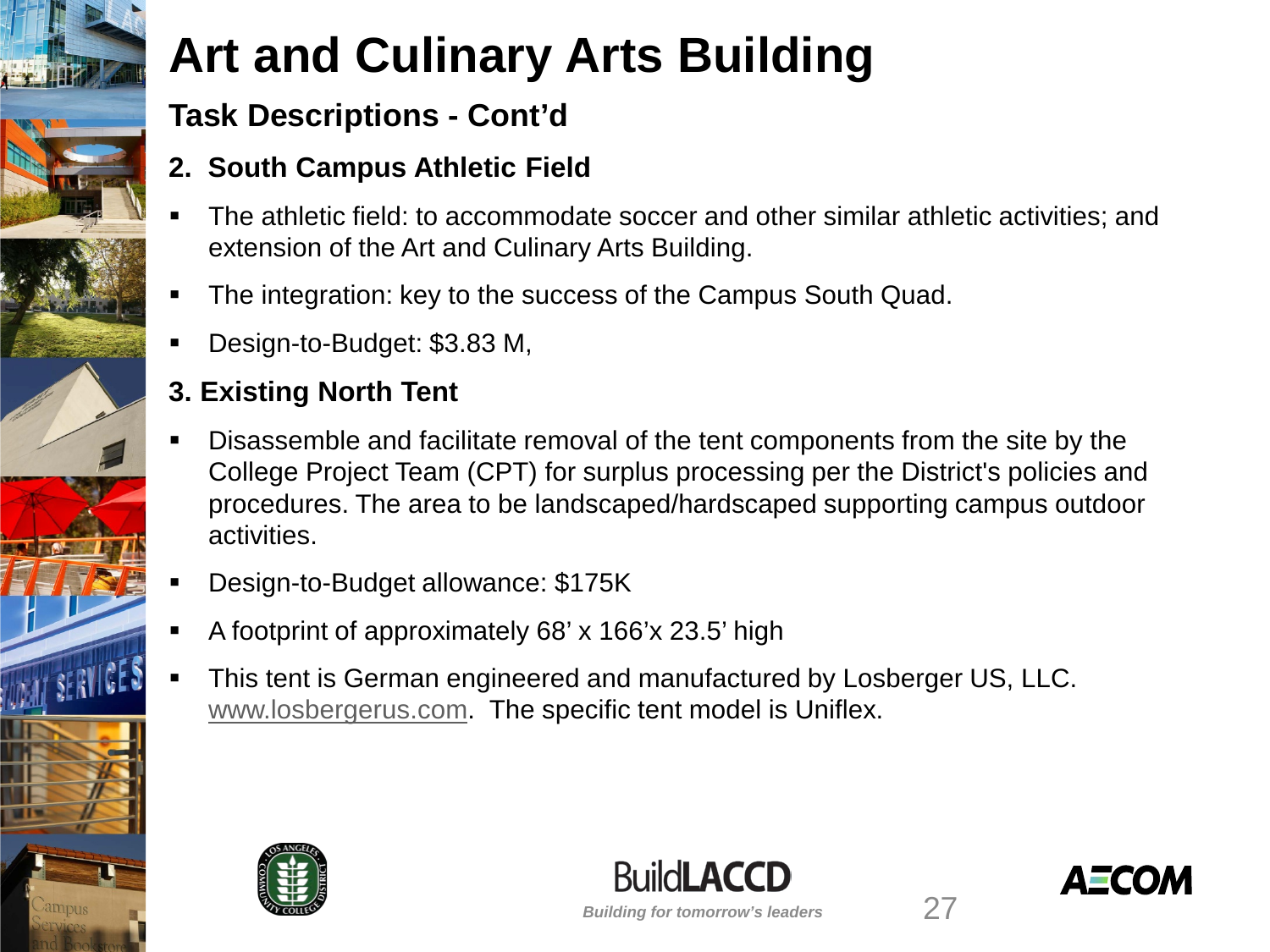

#### **Task Descriptions- Cont'd**

#### **4. Evaluate the Existing South Tent**

- Evaluate the existing south tent (a temporary facility) and upgrade it for DSA certification as a school building if cost effective.
- If the analysis determines that the upgrades are cost prohibitive, it may be disassembled along with the existing North Tent. The area to be landscaped/hardscaped supporting campus outdoor activities.
- Design-to-Budget allowance: \$300K
- A footprint of approximately 68' x 182'x 23.5' high.





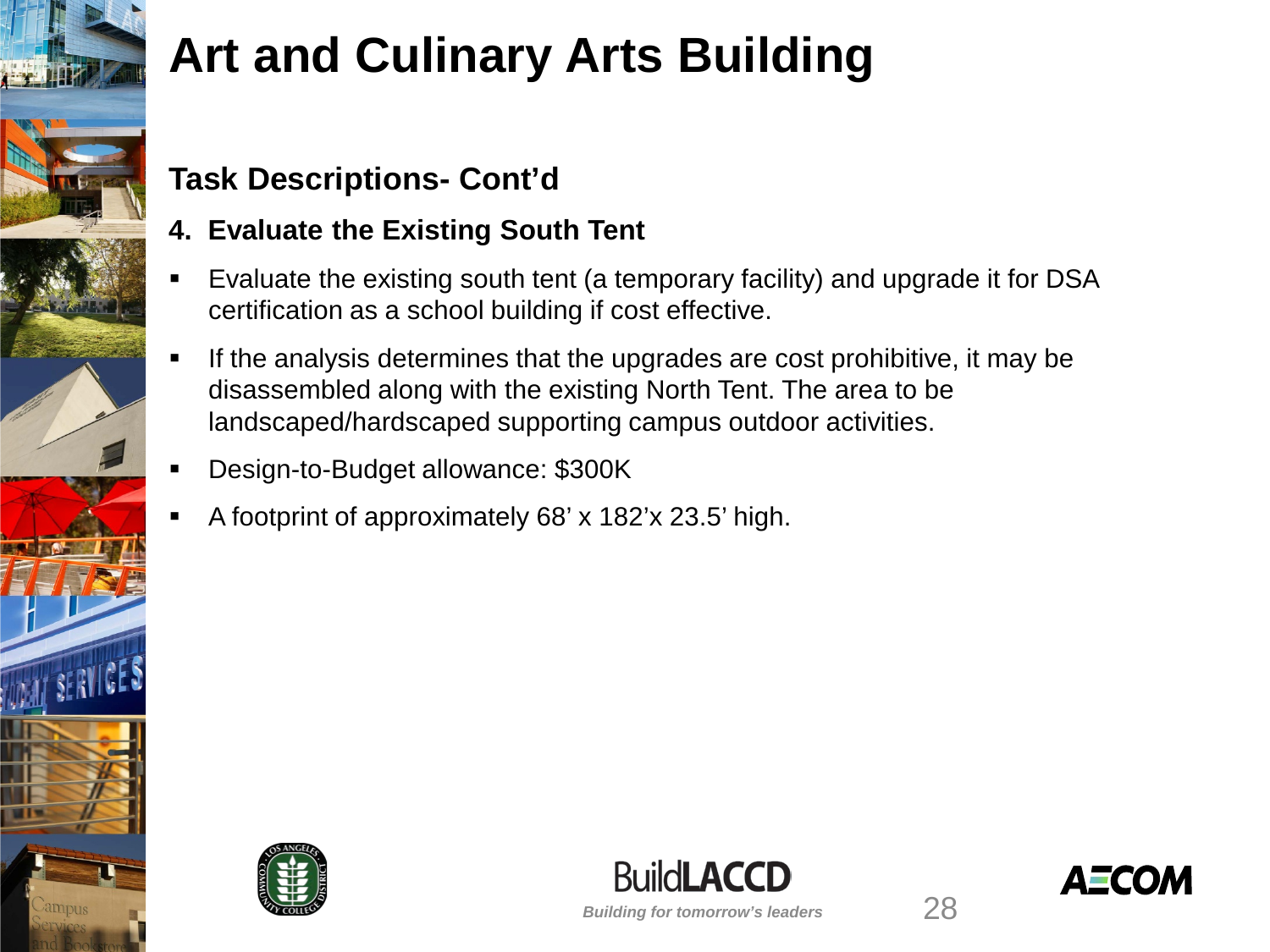

### **Art and Culinary Arts Building** •**Program**

3-story building, 56,000 GSF with 42,300 ASF.

#### **First Floor**

- Servery & Multipurpose/Dining Room
	- Large assembly area
	- Multi-purpose activities
	- Fashion shows
	- Banquet dinners
	- Student lounge and informal gathering areas
- Production Kitchen & Bakery Lab
- Department Offices, Dry Goods, General Stores, Support Spaces

#### **Second Floor**

- General Classroom with fixed seating and tables; and General Classrooms with movable seating
- Flex Kitchen Lab

#### **Third Floor**

- Kitchen Lab
- Bakery Labs
- Faculty Offices







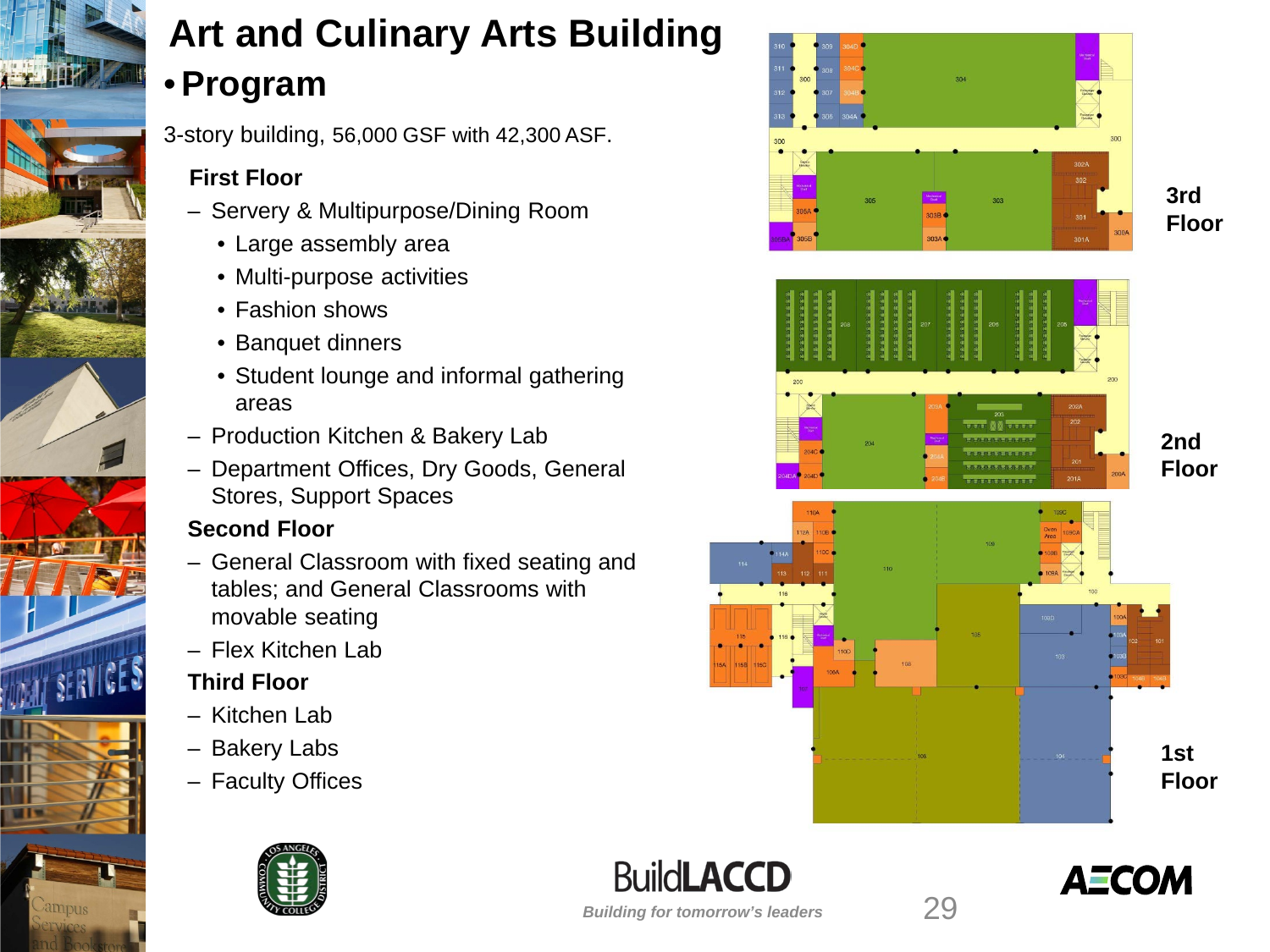### **ADDITIONAL COMMUNITY A/E OPPORTUNITIES**



IT SERVICE



*Building for tomorrow's leaders*

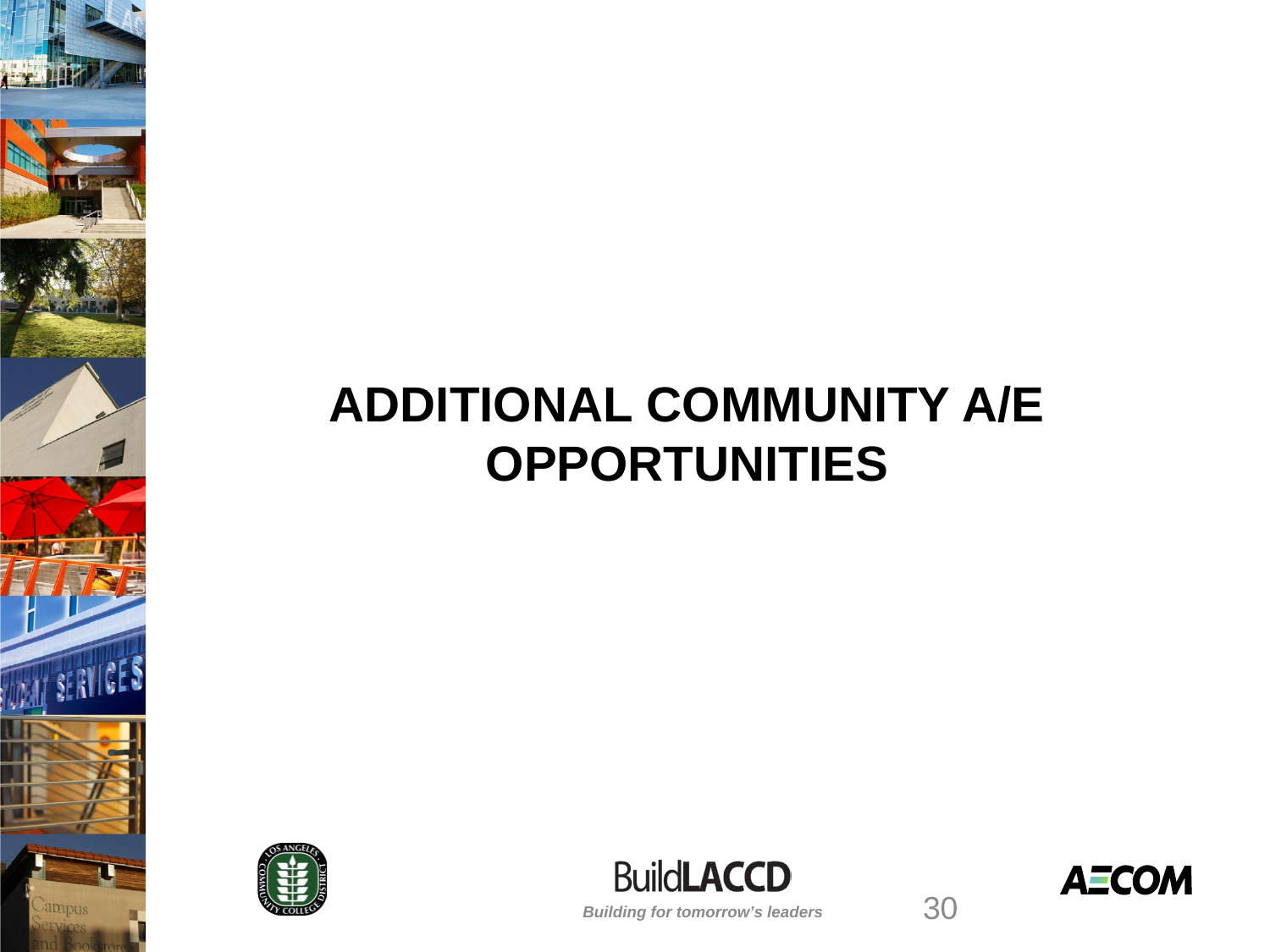## **LSEDV AND LOCAL WORKER HIRING PROVISIONS**



**SERVICE** 





*Building for tomorrow's leaders*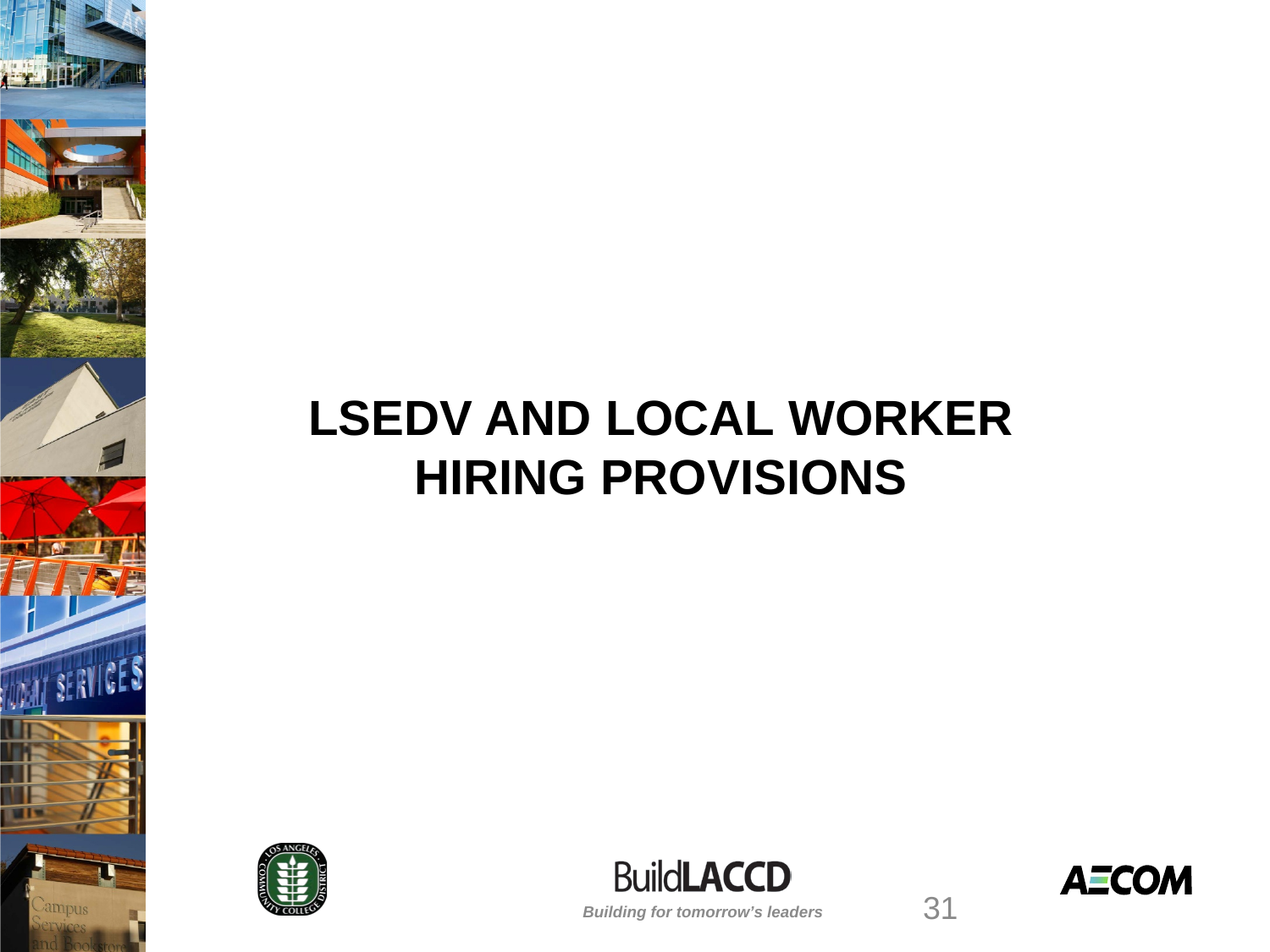

# **LOCAL, SMALL, EMERGING, DISABLED VETERAN (LSEDV) PARTICIPATION**

- 30% Local, Small, Emerging and Disabled Veteran (LSEDV) business enterprise participation goal
- Certification accepted from any California public agency or Federal government



- Promote access to new LSEDV subcontractor pool
- Eliminate barriers to competition
- Participation monitored and tracked on B2GNow





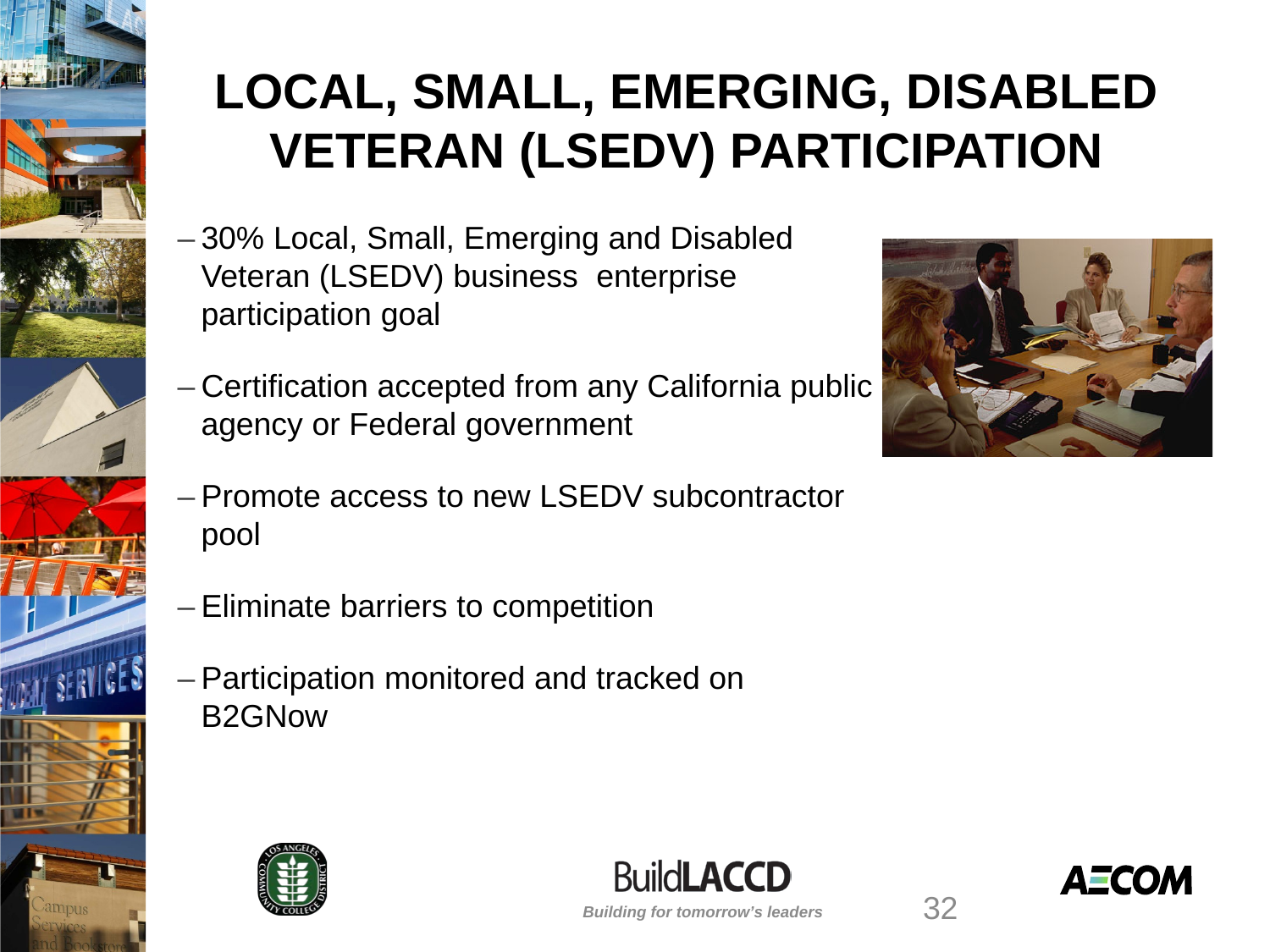

# **LOCAL & DISADVANTAGED LOCAL WORKER PARTICIPATION**

### **PROJECT LABOR AGREEMENT**

- **30%** of all skilled trade positions performing project work shall be Local Workers.
- **6%** shall be Disadvantaged Local Workers.

### **GUIDING PRINCIPLES**

- •Primary Preference to Campus Community Zip Codes
- Create access to union apprenticeship
- •Partnership with local apprenticeship preparation programs
- LWHP participation monitored and tracked on LCP Tracker





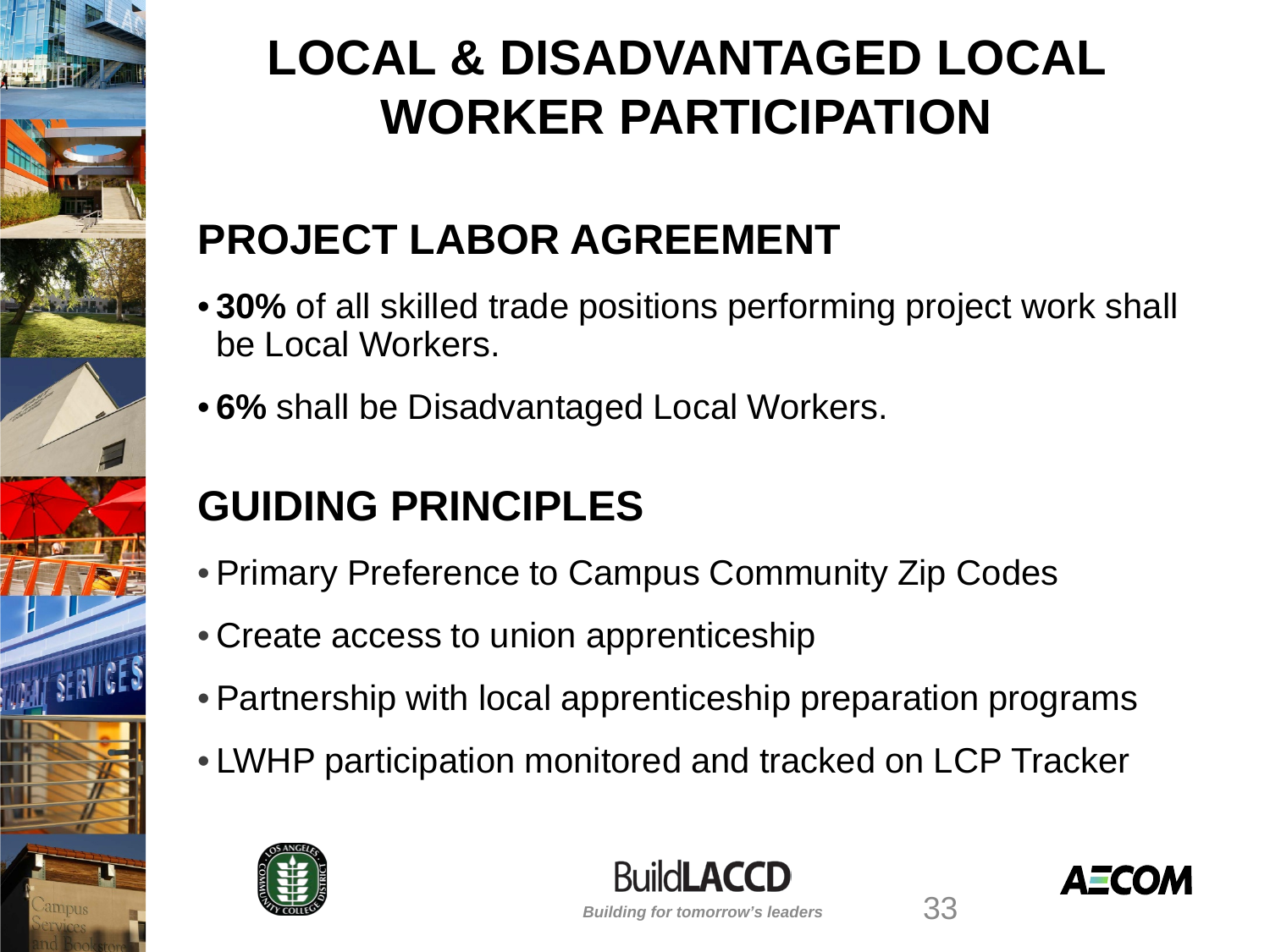### **PRIME CONTRACTOR PRESENTATIONS**



**WITSERVICES** 

ampus



**AECOM** 

34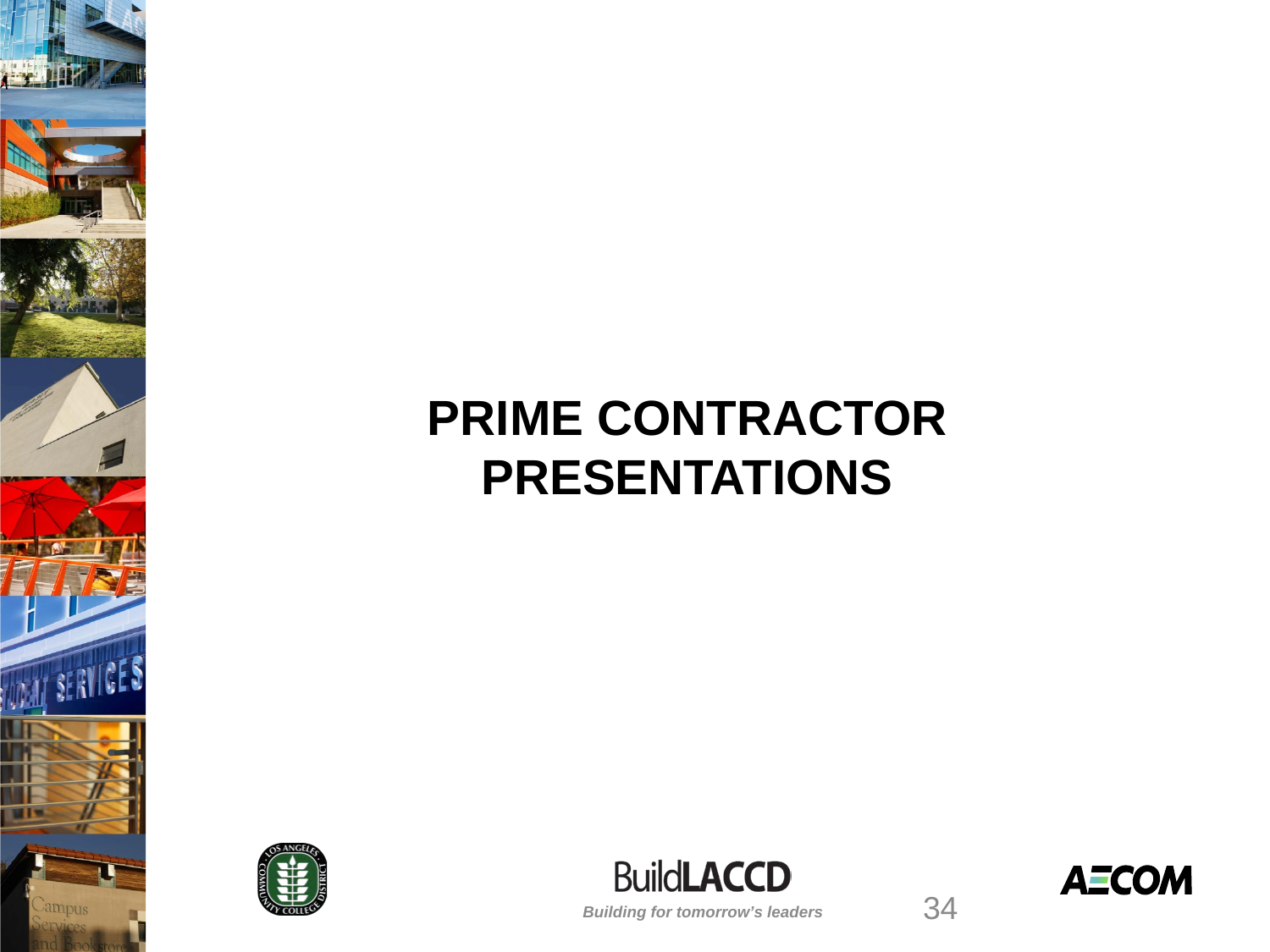

**Contact:**

**Sophia Cavalli Diversity & Community Partnering Manager scavalli@Balfourbeattyus.com**



**BuildLACCD** 

**AECOM**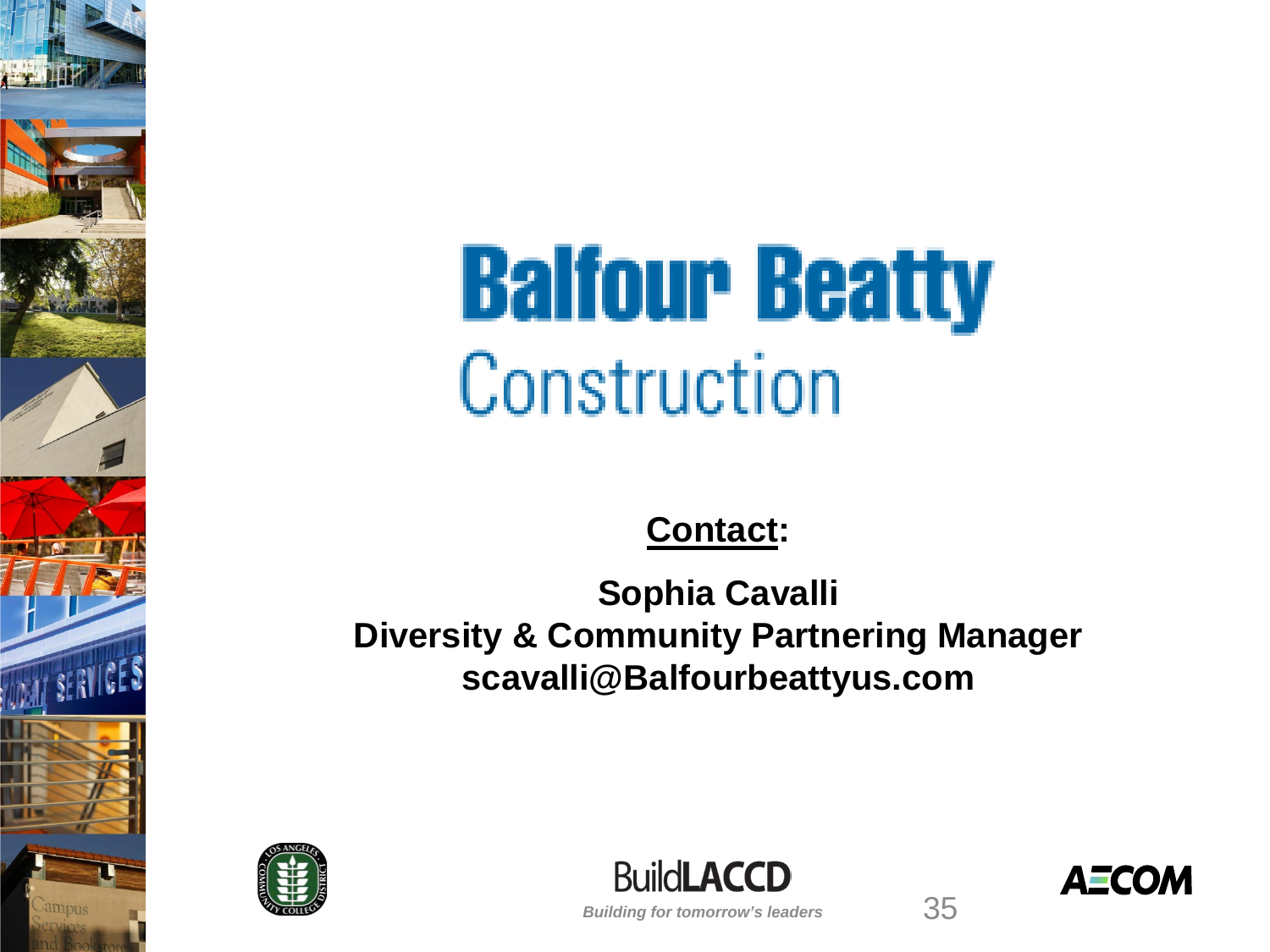

#### **Contact:**

**Sara Hill Director Business Development SHill@mccarthy.com**

**Stephanie Monsen Contracts Manager SMonsen@mccarthy.com**



**BuildLACCD** *Building for tomorrow's leaders* 36